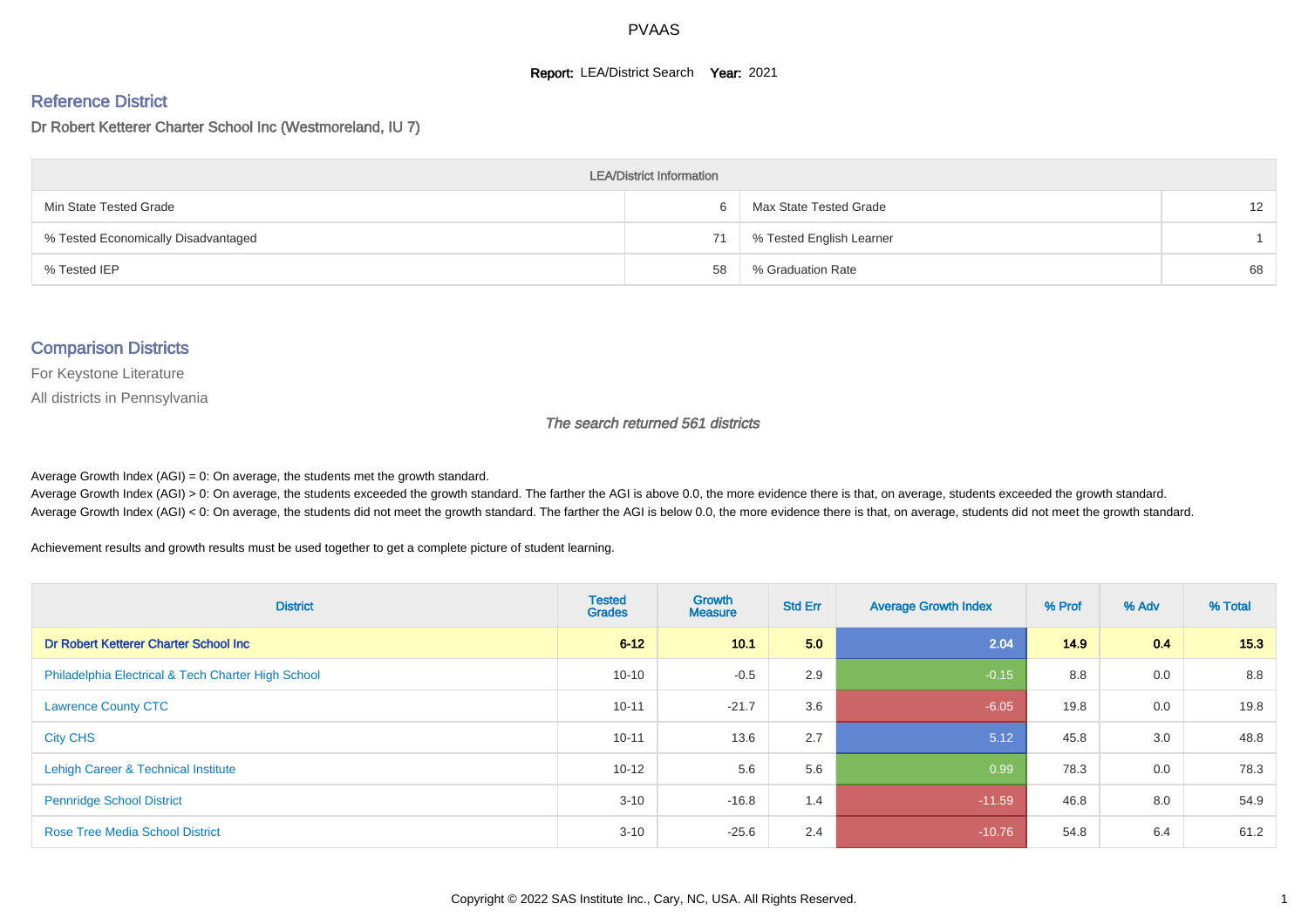| <b>District</b>                                   | <b>Tested</b><br><b>Grades</b> | <b>Growth</b><br><b>Measure</b> | <b>Std Err</b> | <b>Average Growth Index</b> | % Prof | % Adv   | % Total |
|---------------------------------------------------|--------------------------------|---------------------------------|----------------|-----------------------------|--------|---------|---------|
| Dr Robert Ketterer Charter School Inc             | $6 - 12$                       | 10.1                            | 5.0            | 2.04                        | 14.9   | 0.4     | 15.3    |
| <b>Shikellamy School District</b>                 | $3 - 10$                       | $-22.3$                         | 2.5            | $-8.92$                     | 33.3   | 6.1     | 39.5    |
| Lackawanna Trail School District                  | $3 - 10$                       | $-21.7$                         | 3.5            | $-6.20$                     | 38.5   | 1.5     | 40.0    |
| <b>Abington School District</b>                   | $3 - 10$                       | $-11.5$                         | 1.9            | $-6.00$                     | 56.2   | 11.6    | 67.8    |
| <b>Avonworth School District</b>                  | $3 - 10$                       | $-12.6$                         | 3.1            | $-4.01$                     | 59.8   | 4.6     | 64.4    |
| <b>Marion Center Area School District</b>         | $3 - 10$                       | $-12.0$                         | 3.1            | $-3.87$                     | 33.7   | 1.1     | 34.8    |
| <b>Clearfield Area School District</b>            | $3 - 10$                       | $-9.4$                          | 2.6            | $-3.56$                     | 43.0   | 3.1     | 46.1    |
| <b>Neshannock Township School District</b>        | $3 - 10$                       | $-9.7$                          | 2.9            | $-3.34$                     | 62.4   | 5.6     | 67.9    |
| Maritime Academy Charter School                   | $3 - 10$                       | $-11.4$                         | 3.5            | $-3.29$                     | 15.2   | 0.0     | 15.2    |
| <b>Carmichaels Area School District</b>           | $3 - 10$                       | $-9.3$                          | 3.3            | $-2.81$                     | 35.1   | 1.4     | 36.5    |
| <b>Propel Charter School-Montour</b>              | $3 - 10$                       | $-10.7$                         | 3.9            | $-2.71$                     | 13.7   | 0.0     | 13.7    |
| <b>Northwest Area School District</b>             | $3 - 10$                       | $-10.0$                         | 3.8            | $-2.59$                     | 34.6   | 7.3     | 41.8    |
| <b>Blue Mountain School District</b>              | $3 - 10$                       | $-5.8$                          | 2.3            | $-2.56$                     | 46.6   | $8.5\,$ | 55.1    |
| <b>Mahanoy Area School District</b>               | $3 - 10$                       | $-9.0$                          | 3.6            | $-2.49$                     | 26.2   | 1.6     | 27.9    |
| <b>Yough School District</b>                      | $3 - 10$                       | $-6.6$                          | 2.7            | $-2.43$                     | 50.8   | 4.0     | 54.8    |
| <b>Chartiers-Houston School District</b>          | $3 - 10$                       | $-8.6$                          | 3.5            | $-2.41$                     | 59.7   | 4.5     | 64.2    |
| Jefferson-Morgan School District                  | $3 - 10$                       | $-9.9$                          | 4.2            | $-2.35$                     | 43.8   | 4.2     | 47.9    |
| South Williamsport Area School District           | $3 - 10$                       | $-5.7$                          | 2.5            | $-2.30$                     | 45.5   | 4.5     | 50.0    |
| Portage Area School District                      | $3 - 10$                       | $-8.1$                          | 3.6            | $-2.26$                     | 40.6   | 9.4     | 50.0    |
| <b>West Middlesex Area School District</b>        | $3 - 10$                       | $-8.4$                          | 3.8            | $-2.21$                     | 34.9   | 2.8     | 37.6    |
| <b>Benton Area School District</b>                | $3 - 10$                       | $-9.7$                          | 4.5            | $-2.18$                     | 43.2   | 5.4     | 48.6    |
| <b>Executive Education Academy Charter School</b> | $3 - 10$                       | $-6.5$                          | 3.1            | $-2.08$                     | 23.7   | 2.2     | 25.8    |
| <b>California Area School District</b>            | $3 - 10$                       | $-7.3$                          | 3.6            | $-2.02$                     | 42.6   | 9.8     | 52.5    |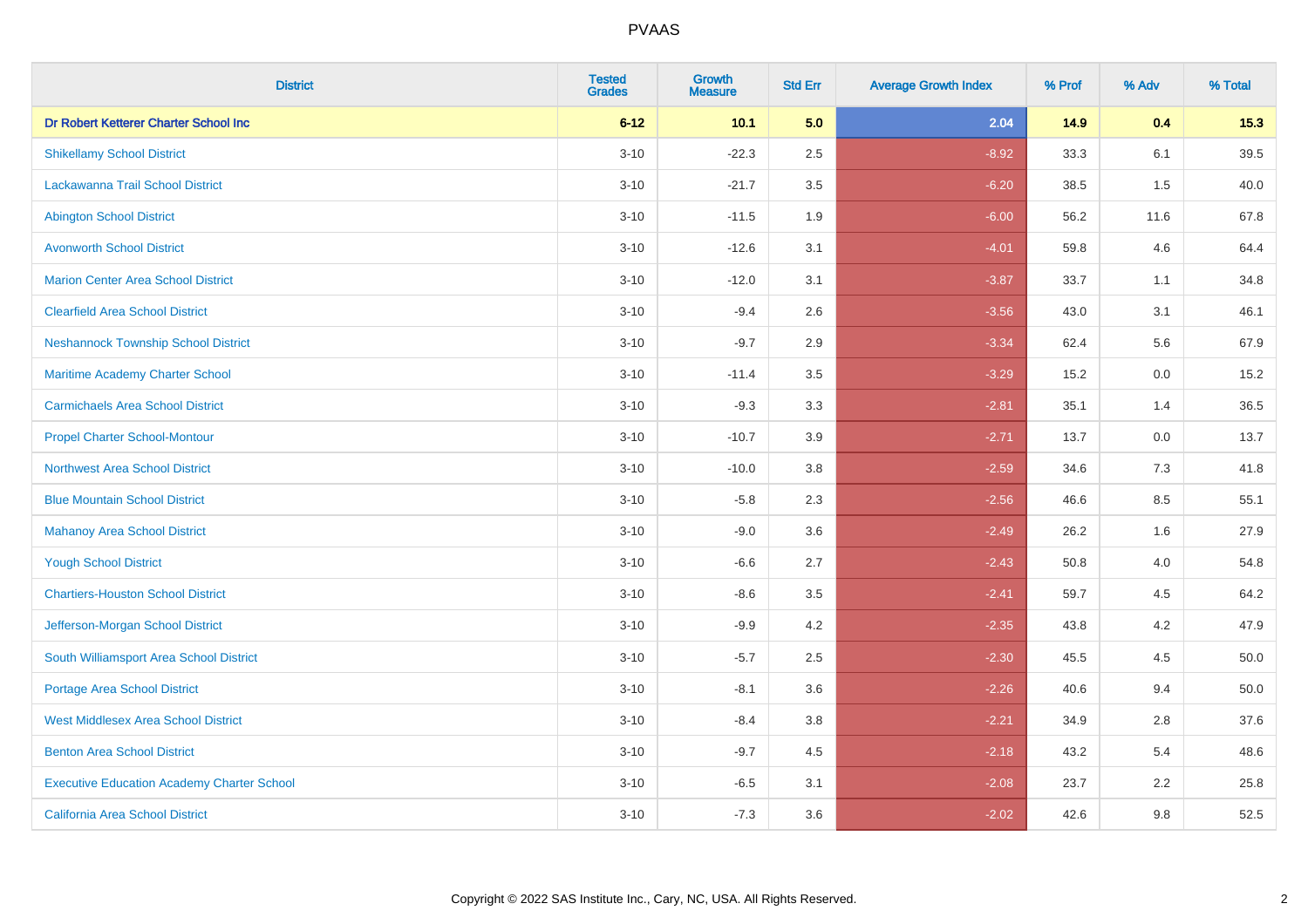| <b>District</b>                               | <b>Tested</b><br><b>Grades</b> | <b>Growth</b><br><b>Measure</b> | <b>Std Err</b> | <b>Average Growth Index</b> | % Prof | % Adv   | % Total |
|-----------------------------------------------|--------------------------------|---------------------------------|----------------|-----------------------------|--------|---------|---------|
| Dr Robert Ketterer Charter School Inc         | $6 - 12$                       | 10.1                            | 5.0            | 2.04                        | 14.9   | 0.4     | 15.3    |
| <b>Moshannon Valley School District</b>       | $3 - 10$                       | $-7.0$                          | 3.4            | $-2.01$                     | 48.5   | $0.0\,$ | 48.5    |
| <b>Mount Union Area School District</b>       | $3 - 10$                       | $-6.1$                          | 3.1            | $-1.97$                     | 32.2   | 3.4     | 35.6    |
| <b>Montrose Area School District</b>          | $3 - 10$                       | $-5.5$                          | $3.0\,$        | $-1.82$                     | 46.7   | 5.4     | 52.2    |
| <b>Tri-Valley School District</b>             | $3 - 10$                       | $-6.4$                          | 4.1            | $-1.57$                     | 37.0   | 4.4     | 41.3    |
| <b>Fort Cherry School District</b>            | $3 - 10$                       | $-5.9$                          | 3.8            | $-1.56$                     | 55.2   | 5.2     | 60.3    |
| <b>MaST Community Charter School</b>          | $3 - 10$                       | $-4.1$                          | 2.7            | $-1.52$                     | 44.0   | 9.5     | 53.4    |
| <b>Ferndale Area School District</b>          | $3 - 10$                       | $-5.8$                          | 4.3            | $-1.33$                     | 40.0   | 0.0     | 40.0    |
| <b>Cambria Heights School District</b>        | $3 - 10$                       | $-4.1$                          | 3.1            | $-1.32$                     | 51.0   | 6.0     | 57.0    |
| <b>Troy Area School District</b>              | $3 - 10$                       | $-4.3$                          | 3.4            | $-1.26$                     | 43.2   | 5.7     | 48.9    |
| <b>Kane Area School District</b>              | $3 - 10$                       | $-3.7$                          | 3.2            | $-1.17$                     | 39.5   | 9.9     | 49.4    |
| <b>Antietam School District</b>               | $3 - 10$                       | $-4.3$                          | 3.8            | $-1.13$                     | 36.4   | 5.4     | 41.8    |
| <b>Valley Grove School District</b>           | $3 - 10$                       | $-3.7$                          | 3.7            | $-1.01$                     | 51.2   | 6.1     | 57.3    |
| <b>Sullivan County School District</b>        | $3 - 10$                       | $-4.0$                          | 4.4            | $-0.90$                     | 66.7   | 2.6     | 69.2    |
| <b>Northeast Bradford School District</b>     | $3 - 10$                       | $-3.1$                          | 4.0            | $-0.78$                     | 33.9   | 3.4     | 37.3    |
| <b>Mid Valley School District</b>             | $3 - 10$                       | $-1.7$                          | 3.0            | $-0.55$                     | 45.1   | 7.8     | 52.9    |
| <b>Wyoming Area School District</b>           | $3 - 10$                       | $-1.3$                          | 2.6            | $-0.50$                     | 53.8   | 10.8    | 64.6    |
| <b>Bellwood-Antis School District</b>         | $3 - 10$                       | $-1.2$                          | 3.2            | $-0.39$                     | 55.1   | 10.1    | 65.2    |
| <b>Glendale School District</b>               | $3 - 10$                       | $-0.9$                          | 3.7            | $-0.24$                     | 50.0   | 5.4     | 55.4    |
| <b>Reynolds School District</b>               | $3 - 10$                       | 0.5                             | 3.4            | 0.16                        | 52.1   | 7.0     | 59.2    |
| <b>Bloomsburg Area School District</b>        | $3 - 10$                       | 0.7                             | 3.0            | 0.23                        | 55.9   | 11.8    | 67.6    |
| <b>Mastery Charter School - Thomas Campus</b> | $3 - 10$                       | 2.1                             | 6.2            | 0.33                        | 28.6   | 0.0     | 28.6    |
| <b>Wallingford-Swarthmore School District</b> | $3 - 10$                       | 0.9                             | 2.4            | 0.38                        | 64.4   | 22.7    | 87.1    |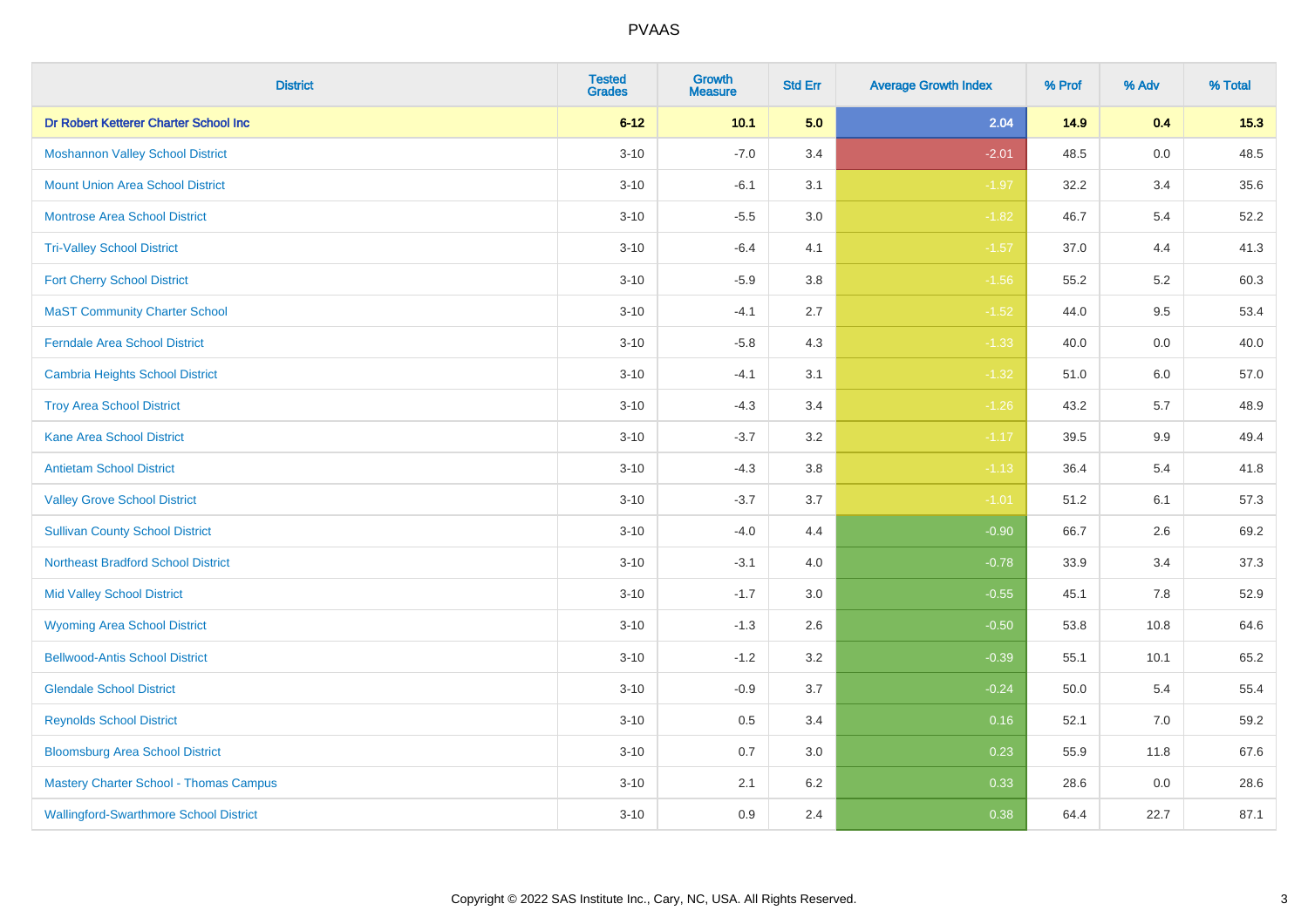| <b>District</b>                                    | <b>Tested</b><br><b>Grades</b> | <b>Growth</b><br><b>Measure</b> | <b>Std Err</b> | <b>Average Growth Index</b> | % Prof | % Adv | % Total |
|----------------------------------------------------|--------------------------------|---------------------------------|----------------|-----------------------------|--------|-------|---------|
| Dr Robert Ketterer Charter School Inc              | $6 - 12$                       | 10.1                            | 5.0            | 2.04                        | 14.9   | 0.4   | 15.3    |
| <b>Harmony Area School District</b>                | $3 - 10$                       | 4.5                             | 6.3            | 0.72                        | 33.3   | 13.3  | 46.7    |
| <b>Southeastern Greene School District</b>         | $3 - 10$                       | 3.3                             | 4.6            | 0.72                        | 57.6   | 6.1   | 63.6    |
| <b>Shanksville-Stonycreek School District</b>      | $3 - 10$                       | 7.0                             | 5.9            | 1.20                        | 64.7   | 17.6  | 82.4    |
| <b>MaST Community Charter School II</b>            | $3 - 10$                       | 4.4                             | 3.2            | 1.37                        | 28.4   | 3.4   | 31.8    |
| South Butler County School District                | $3 - 10$                       | 3.9                             | 2.5            | 1.54                        | 53.1   | 16.6  | 69.7    |
| Allegheny-Clarion Valley School District           | $3 - 10$                       | 7.8                             | 4.7            | 1.65                        | 53.3   | 3.3   | 56.7    |
| <b>Sto-Rox School District</b>                     | $3 - 10$                       | 6.6                             | 3.7            | 1.80                        | 13.4   | 0.0   | 13.4    |
| <b>Monessen City School District</b>               | $3 - 10$                       | 8.3                             | 4.5            | 1.85                        | 42.9   | 2.9   | 45.7    |
| <b>Beaver Area School District</b>                 | $3 - 10$                       | 4.7                             | 2.4            | 1.94                        | 57.4   | 16.8  | 74.2    |
| <b>Central Valley School District</b>              | $3 - 10$                       | 4.8                             | 2.4            | 1.98                        | 56.9   | 9.0   | 65.9    |
| <b>Muhlenberg School District</b>                  | $3 - 10$                       | 4.0                             | 1.9            | 2.10                        | 34.2   | 2.6   | 36.8    |
| <b>Carbondale Area School District</b>             | $3 - 10$                       | 7.4                             | 3.3            | 2.25                        | 56.6   | 2.6   | 59.2    |
| <b>Collegium Charter School</b>                    | $3 - 10$                       | 5.9                             | 2.5            | 2.33                        | 38.1   | 7.9   | 46.0    |
| <b>Belmont Charter School</b>                      | $3 - 10$                       | 16.0                            | 6.5            | 2.45                        | 64.3   | 0.0   | 64.3    |
| <b>Bethlehem-Center School District</b>            | $3 - 10$                       | 8.1                             | 3.3            | 2.46                        | 35.1   | 1.4   | 36.5    |
| <b>Mars Area School District</b>                   | $3 - 10$                       | 5.7                             | 2.1            | 2.75                        | 57.9   | 18.2  | 76.1    |
| <b>Freeport Area School District</b>               | $3 - 10$                       | 9.7                             | 2.5            | 3.91                        | 57.5   | 17.8  | 75.3    |
| <b>Centennial School District</b>                  | $3 - 10$                       | 7.1                             | 1.7            | 4.29                        | 50.1   | 8.7   | 58.9    |
| <b>Commonwealth Charter Academy Charter School</b> | $3 - 10$                       | 9.1                             | 1.9            | 4.90                        | 47.2   | 9.1   | 56.3    |
| <b>Fleetwood Area School District</b>              | $3 - 10$                       | 12.2                            | 2.2            | 5.68                        | 53.5   | 11.6  | 65.2    |
| <b>Avon Grove School District</b>                  | $3 - 10$                       | 10.0                            | 1.6            | 6.26                        | 56.3   | 18.6  | 74.9    |
| <b>Derry Township School District</b>              | $3 - 10$                       | 12.8                            | 2.0            | 6.39                        | 54.8   | 25.8  | 80.6    |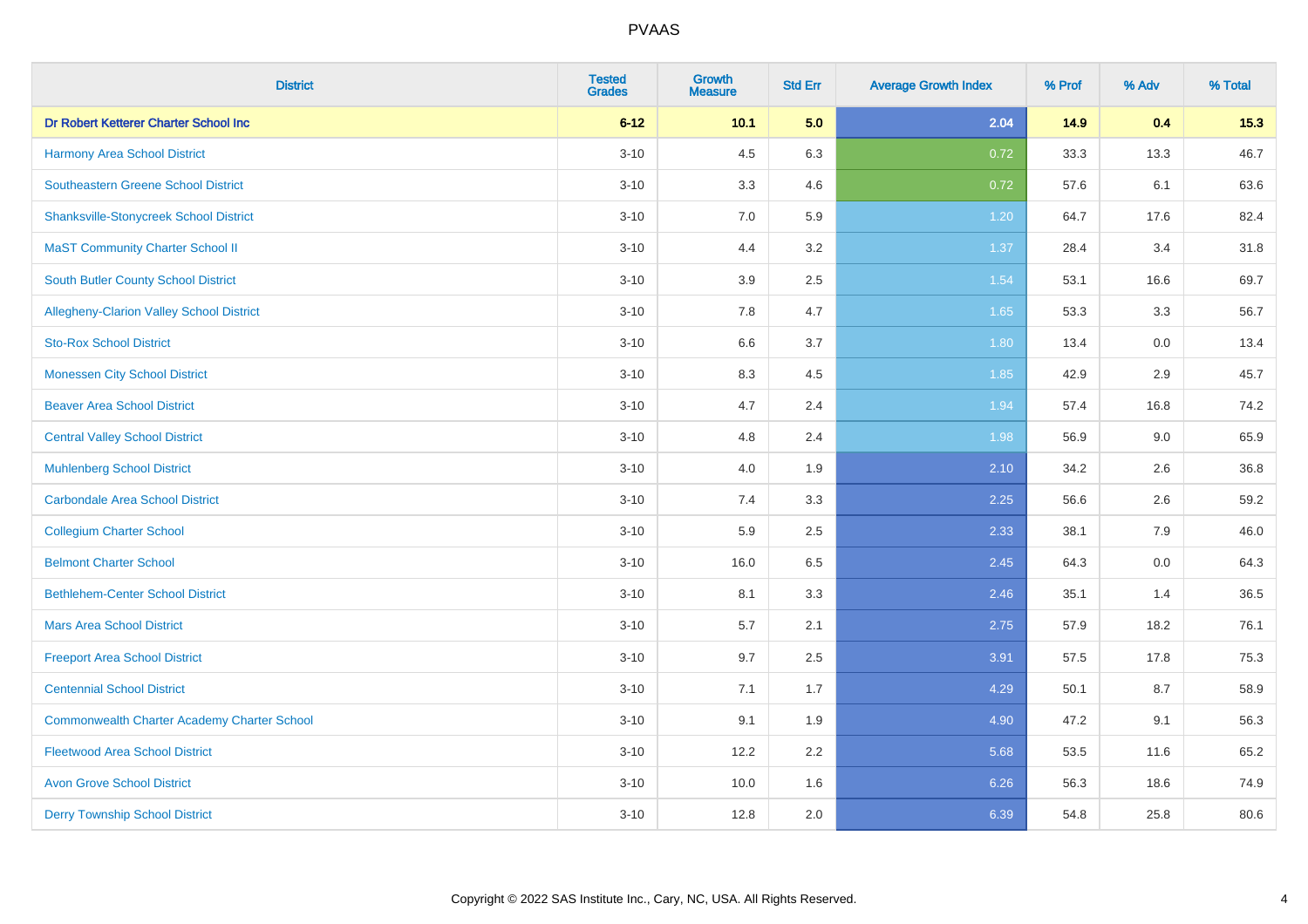| <b>District</b>                                | <b>Tested</b><br><b>Grades</b> | Growth<br><b>Measure</b> | <b>Std Err</b> | <b>Average Growth Index</b> | % Prof | % Adv | % Total |
|------------------------------------------------|--------------------------------|--------------------------|----------------|-----------------------------|--------|-------|---------|
| Dr Robert Ketterer Charter School Inc          | $6 - 12$                       | 10.1                     | 5.0            | 2.04                        | 14.9   | 0.4   | 15.3    |
| <b>Garnet Valley School District</b>           | $3 - 10$                       | 10.9                     | 1.7            | 6.53                        | 67.1   | 19.0  | 86.1    |
| <b>Wissahickon School District</b>             | $3 - 10$                       | 12.5                     | 1.8            | 6.85                        | 58.3   | 22.4  | 80.7    |
| <b>Owen J Roberts School District</b>          | $3 - 11$                       | $-12.3$                  | 1.6            | $-7.61$                     | 57.0   | 11.9  | 69.0    |
| Hatboro-Horsham School District                | $3 - 11$                       | $-12.8$                  | 1.7            | $-7.47$                     | 45.6   | 7.2   | 52.8    |
| Philipsburg-Osceola Area School District       | $3 - 11$                       | $-24.8$                  | 3.3            | $-7.43$                     | 19.7   | 2.6   | 22.4    |
| <b>Chambersburg Area School District</b>       | $3 - 11$                       | $-9.5$                   | 1.3            | $-7.20$                     | 42.7   | 8.6   | 51.4    |
| <b>Northwestern School District</b>            | $3 - 11$                       | $-24.9$                  | 3.5            | $-7.13$                     | 42.6   | 2.9   | 45.6    |
| <b>Bristol Township School District</b>        | $3 - 11$                       | $-13.9$                  | 2.0            | $-7.05$                     | 31.0   | 3.7   | 34.7    |
| <b>Curwensville Area School District</b>       | $3 - 11$                       | $-27.9$                  | 4.1            | $-6.72$                     | 42.5   | 4.1   | 46.6    |
| Mifflinburg Area School District               | $3 - 11$                       | $-15.8$                  | 2.5            | $-6.30$                     | 42.4   | 4.0   | 46.4    |
| <b>Ringgold School District</b>                | $3 - 11$                       | $-14.7$                  | 2.4            | $-6.04$                     | 41.5   | 7.9   | 49.4    |
| <b>Springfield Township School District</b>    | $3 - 11$                       | $-18.9$                  | 3.2            | $-5.88$                     | 62.6   | 3.6   | 66.3    |
| <b>Solanco School District</b>                 | $3 - 11$                       | $-11.0$                  | 2.0            | $-5.55$                     | 41.6   | 4.5   | 46.1    |
| <b>Exeter Township School District</b>         | $3 - 11$                       | $-10.4$                  | 1.9            | $-5.44$                     | 50.6   | 2.7   | 53.3    |
| <b>Southern Fulton School District</b>         | $3 - 11$                       | $-23.7$                  | 4.4            | $-5.37$                     | 34.2   | 10.5  | 44.7    |
| <b>Plum Borough School District</b>            | $3 - 11$                       | $-11.3$                  | 2.2            | $-5.19$                     | 51.1   | 9.0   | 60.1    |
| <b>Titusville Area School District</b>         | $3 - 11$                       | $-13.2$                  | 2.6            | $-4.99$                     | 43.2   | 4.8   | 48.0    |
| Southern Columbia Area School District         | $3 - 11$                       | $-14.6$                  | 3.0            | $-4.92$                     | 55.0   | 4.0   | 59.0    |
| Schuylkill Haven Area School District          | $3 - 11$                       | $-15.3$                  | 3.1            | $-4.87$                     | 49.7   | 2.4   | 52.1    |
| <b>Tacony Academy Charter School</b>           | $3 - 11$                       | $-14.7$                  | 3.0            | $-4.82$                     | 22.4   | 1.8   | 24.1    |
| <b>Frazier School District</b>                 | $3 - 11$                       | $-17.2$                  | 3.7            | $-4.70$                     | 37.1   | 1.6   | 38.7    |
| <b>Riverside Beaver County School District</b> | $3 - 11$                       | $-14.0$                  | 3.0            | $-4.64$                     | 49.4   | 8.8   | 58.2    |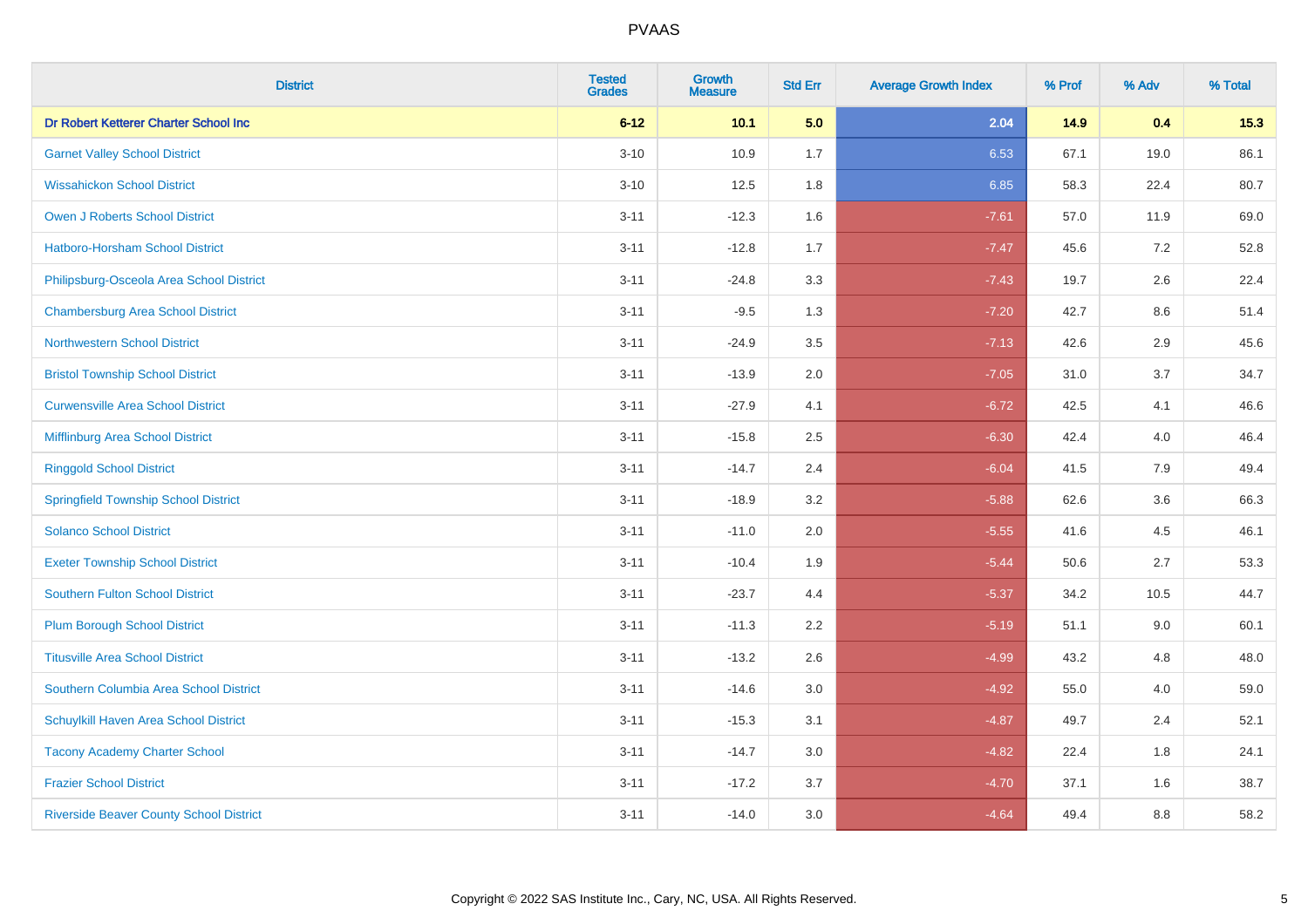| <b>District</b>                               | <b>Tested</b><br><b>Grades</b> | <b>Growth</b><br><b>Measure</b> | <b>Std Err</b> | <b>Average Growth Index</b> | % Prof | % Adv   | % Total |
|-----------------------------------------------|--------------------------------|---------------------------------|----------------|-----------------------------|--------|---------|---------|
| Dr Robert Ketterer Charter School Inc         | $6 - 12$                       | 10.1                            | 5.0            | 2.04                        | 14.9   | 0.4     | 15.3    |
| <b>Butler Area School District</b>            | $3 - 11$                       | $-6.5$                          | 1.5            | $-4.26$                     | 42.5   | 9.4     | 51.9    |
| Southern Tioga School District                | $3 - 11$                       | $-11.5$                         | 2.7            | $-4.25$                     | 47.8   | 6.4     | 54.3    |
| <b>South Park School District</b>             | $3 - 11$                       | $-11.3$                         | 2.7            | $-4.23$                     | 53.5   | 13.7    | 67.3    |
| <b>Wellsboro Area School District</b>         | $3 - 11$                       | $-12.4$                         | 3.0            | $-4.11$                     | 49.2   | 11.9    | 61.1    |
| <b>Big Spring School District</b>             | $3 - 11$                       | $-9.8$                          | 2.4            | $-4.00$                     | 38.6   | 8.9     | 47.5    |
| Southern Huntingdon County School District    | $3 - 11$                       | $-12.9$                         | 3.2            | $-3.98$                     | 32.5   | 2.5     | 35.0    |
| <b>Minersville Area School District</b>       | $3 - 11$                       | $-14.4$                         | 3.7            | $-3.90$                     | 39.3   | 3.3     | 42.6    |
| Propel Charter School - Braddock Hills        | $3 - 11$                       | $-13.6$                         | 3.6            | $-3.81$                     | 9.7    | 1.6     | 11.3    |
| Johnsonburg Area School District              | $3 - 11$                       | $-14.1$                         | 3.9            | $-3.62$                     | 54.0   | 4.6     | 58.6    |
| <b>Berwick Area School District</b>           | $3 - 11$                       | $-9.3$                          | 2.6            | $-3.59$                     | 42.1   | 5.5     | 47.6    |
| <b>Ridgway Area School District</b>           | $3 - 11$                       | $-14.5$                         | 4.1            | $-3.56$                     | 49.0   | 9.8     | 58.8    |
| <b>Moniteau School District</b>               | $3 - 11$                       | $-11.8$                         | 3.3            | $-3.56$                     | 50.0   | $6.3\,$ | 56.3    |
| <b>Milton Area School District</b>            | $3 - 11$                       | $-8.7$                          | 2.5            | $-3.52$                     | 45.4   | 6.9     | 52.3    |
| <b>Penn-Delco School District</b>             | $3 - 11$                       | $-6.8$                          | 1.9            | $-3.51$                     | 46.6   | 3.2     | 49.8    |
| <b>Williamsburg Community School District</b> | $3 - 11$                       | $-14.3$                         | 4.1            | $-3.48$                     | 28.3   | $0.0\,$ | 28.3    |
| <b>Elizabeth Forward School District</b>      | $3 - 11$                       | $-8.4$                          | 2.4            | $-3.41$                     | 51.7   | 4.0     | 55.7    |
| <b>Steelton-Highspire School District</b>     | $3 - 11$                       | $-11.8$                         | 3.5            | $-3.40$                     | 14.5   | 0.0     | 14.5    |
| <b>Boyertown Area School District</b>         | $3 - 11$                       | $-4.7$                          | 1.5            | $-3.17$                     | 55.2   | 11.3    | 66.5    |
| <b>Wallenpaupack Area School District</b>     | $3 - 11$                       | $-7.1$                          | 2.3            | $-3.09$                     | 40.8   | 2.4     | 43.1    |
| <b>Dubois Area School District</b>            | $3 - 11$                       | $-6.2$                          | 2.0            | $-3.07$                     | 50.9   | 13.4    | 64.3    |
| <b>Palisades School District</b>              | $3 - 11$                       | $-8.7$                          | 2.8            | $-3.06$                     | 53.8   | 6.7     | 60.5    |
| <b>Pittsburgh School District</b>             | $3 - 11$                       | $-3.3$                          | 1.1            | $-3.04$                     | 33.9   | 8.2     | 42.1    |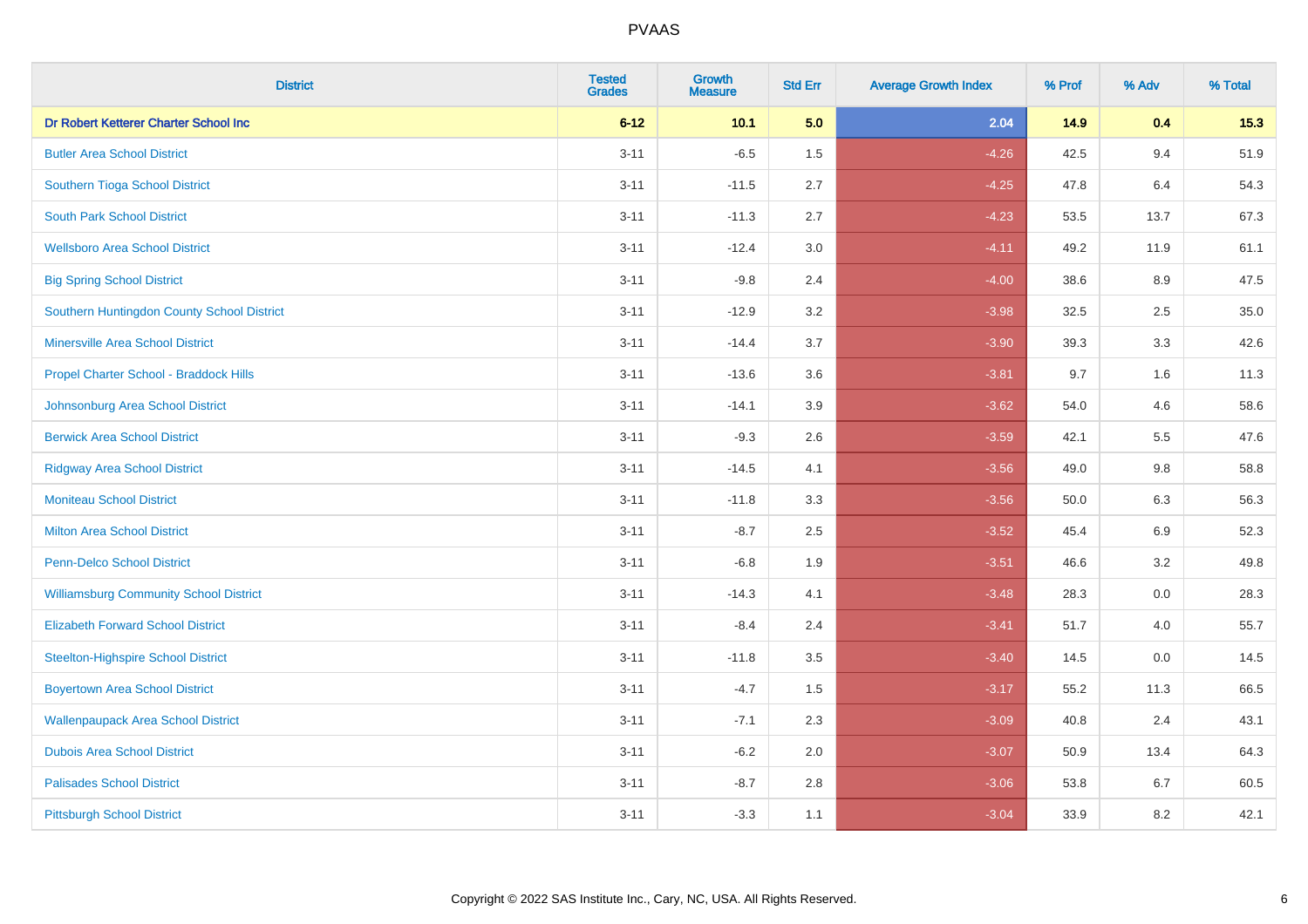| <b>District</b>                              | <b>Tested</b><br><b>Grades</b> | <b>Growth</b><br><b>Measure</b> | <b>Std Err</b> | <b>Average Growth Index</b> | % Prof | % Adv   | % Total |
|----------------------------------------------|--------------------------------|---------------------------------|----------------|-----------------------------|--------|---------|---------|
| Dr Robert Ketterer Charter School Inc        | $6 - 12$                       | 10.1                            | 5.0            | 2.04                        | 14.9   | 0.4     | 15.3    |
| Philadelphia Academy Charter School          | $3 - 11$                       | $-8.9$                          | 2.9            | $-3.04$                     | 50.5   | $2.9\,$ | 53.4    |
| <b>North East School District</b>            | $3 - 11$                       | $-9.3$                          | 3.1            | $-3.02$                     | 62.6   | 14.4    | 77.0    |
| <b>Penn Hills School District</b>            | $3 - 11$                       | $-7.6$                          | 2.6            | $-2.94$                     | 33.1   | $0.7\,$ | 33.8    |
| <b>Rochester Area School District</b>        | $3 - 11$                       | $-13.2$                         | 4.6            | $-2.89$                     | 19.5   | 1.3     | 20.8    |
| <b>Propel Charter School-Homestead</b>       | $3 - 11$                       | $-11.7$                         | 4.1            | $-2.84$                     | 15.9   | 0.0     | 15.9    |
| Nazareth Area School District                | $3 - 11$                       | $-4.7$                          | 1.7            | $-2.82$                     | 59.2   | 9.9     | 69.0    |
| <b>Carlisle Area School District</b>         | $3 - 11$                       | $-5.3$                          | 1.9            | $-2.81$                     | 54.0   | 6.3     | 60.3    |
| <b>Redbank Valley School District</b>        | $3 - 11$                       | $-9.5$                          | 3.4            | $-2.77$                     | 31.5   | 4.9     | 36.4    |
| <b>Highlands School District</b>             | $3 - 11$                       | $-7.4$                          | 2.7            | $-2.76$                     | 44.4   | 3.7     | 48.2    |
| <b>Forest Hills School District</b>          | $3 - 11$                       | $-7.3$                          | 2.7            | $-2.74$                     | 41.1   | 13.7    | 54.8    |
| <b>Trinity Area School District</b>          | $3 - 11$                       | $-5.4$                          | 2.0            | $-2.71$                     | 48.3   | 11.8    | 60.1    |
| South Allegheny School District              | $3 - 11$                       | $-8.8$                          | 3.2            | $-2.70$                     | 40.5   | 0.0     | 40.5    |
| <b>Blairsville-Saltsburg School District</b> | $3 - 11$                       | $-8.0$                          | 3.0            | $-2.68$                     | 37.3   | 7.0     | 44.3    |
| <b>Harbor Creek School District</b>          | $3 - 11$                       | $-7.1$                          | 2.7            | $-2.67$                     | 48.8   | 15.2    | 64.0    |
| <b>Pine Grove Area School District</b>       | $3 - 11$                       | $-7.7$                          | 2.9            | $-2.66$                     | 42.3   | 7.7     | 50.0    |
| <b>Dunmore School District</b>               | $3 - 11$                       | $-7.7$                          | 2.9            | $-2.62$                     | 34.0   | $7.2\,$ | 41.2    |
| <b>Coatesville Area School District</b>      | $3 - 11$                       | $-4.4$                          | 1.7            | $-2.62$                     | 36.3   | 4.2     | 40.5    |
| <b>Slippery Rock Area School District</b>    | $3 - 11$                       | $-6.3$                          | 2.5            | $-2.51$                     | 56.2   | 9.5     | 65.7    |
| <b>North Star School District</b>            | $3 - 11$                       | $-8.7$                          | 3.5            | $-2.51$                     | 47.8   | 6.0     | 53.7    |
| <b>Keystone Central School District</b>      | $3 - 11$                       | $-5.1$                          | 2.0            | $-2.46$                     | 44.7   | 4.6     | 49.4    |
| <b>Sugar Valley Rural Charter School</b>     | $3 - 11$                       | $-11.0$                         | 4.5            | $-2.46$                     | 14.9   | 0.0     | 14.9    |
| <b>Mohawk Area School District</b>           | $3 - 11$                       | $-7.5$                          | 3.1            | $-2.45$                     | 49.4   | 11.0    | 60.4    |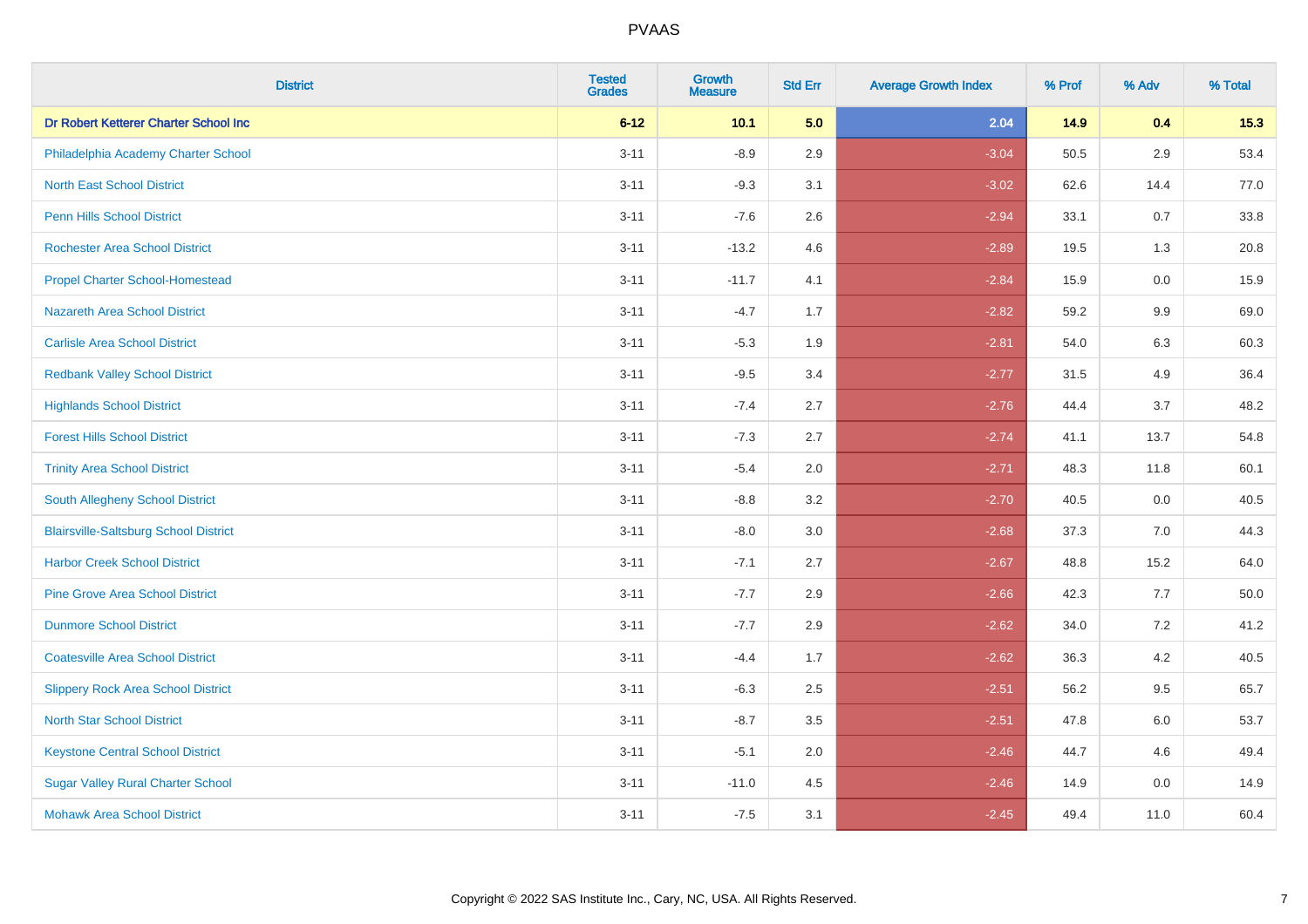| <b>District</b>                                | <b>Tested</b><br><b>Grades</b> | <b>Growth</b><br><b>Measure</b> | <b>Std Err</b> | <b>Average Growth Index</b> | % Prof | % Adv   | % Total |
|------------------------------------------------|--------------------------------|---------------------------------|----------------|-----------------------------|--------|---------|---------|
| Dr Robert Ketterer Charter School Inc          | $6 - 12$                       | 10.1                            | 5.0            | 2.04                        | 14.9   | 0.4     | 15.3    |
| <b>Farrell Area School District</b>            | $3 - 11$                       | $-10.4$                         | 4.3            | $-2.41$                     | 19.0   | $0.0\,$ | 19.0    |
| <b>Freedom Area School District</b>            | $3 - 11$                       | $-7.1$                          | 3.0            | $-2.37$                     | 43.8   | 4.2     | 47.9    |
| <b>Southmoreland School District</b>           | $3 - 11$                       | $-8.3$                          | 3.6            | $-2.32$                     | 56.8   | 7.2     | 64.0    |
| <b>Upper Moreland Township School District</b> | $3 - 11$                       | $-5.0$                          | 2.2            | $-2.31$                     | 57.9   | 4.0     | 61.9    |
| Salisbury-Elk Lick School District             | $3 - 11$                       | $-13.5$                         | 5.9            | $-2.30$                     | 27.8   | 0.0     | 27.8    |
| <b>Indiana Area School District</b>            | $3 - 11$                       | $-5.3$                          | 2.3            | $-2.28$                     | 47.6   | 18.4    | 66.1    |
| <b>Oxford Area School District</b>             | $3 - 11$                       | $-4.3$                          | 1.9            | $-2.26$                     | 41.3   | 8.0     | 49.3    |
| <b>East Lycoming School District</b>           | $3 - 11$                       | $-6.0$                          | 2.7            | $-2.24$                     | 48.3   | 4.2     | 52.5    |
| <b>Windber Area School District</b>            | $3 - 11$                       | $-7.2$                          | 3.2            | $-2.24$                     | 55.4   | 7.2     | 62.6    |
| <b>Muncy School District</b>                   | $3 - 11$                       | $-8.1$                          | 3.7            | $-2.21$                     | 42.0   | 3.8     | 45.8    |
| Jim Thorpe Area School District                | $3 - 11$                       | $-5.8$                          | 2.7            | $-2.19$                     | 33.3   | 7.4     | 40.7    |
| <b>Perkiomen Valley School District</b>        | $3 - 11$                       | $-3.5$                          | 1.6            | $-2.18$                     | 53.8   | 13.4    | 67.2    |
| <b>Crawford Central School District</b>        | $3 - 11$                       | $-4.7$                          | 2.2            | $-2.15$                     | 40.6   | 10.5    | 51.1    |
| <b>Aliquippa School District</b>               | $3 - 11$                       | $-9.0$                          | 4.2            | $-2.14$                     | 11.0   | 0.0     | 11.0    |
| <b>Williams Valley School District</b>         | $3 - 11$                       | $-7.3$                          | 3.4            | $-2.13$                     | 23.2   | $0.0\,$ | 23.2    |
| <b>Middletown Area School District</b>         | $3 - 11$                       | $-5.3$                          | 2.6            | $-2.05$                     | 46.4   | 5.3     | 51.7    |
| <b>Karns City Area School District</b>         | $3 - 11$                       | $-6.0$                          | 2.9            | $-2.03$                     | 53.1   | 8.3     | 61.5    |
| <b>Corry Area School District</b>              | $3 - 11$                       | $-5.3$                          | 2.6            | $-2.03$                     | 38.5   | 6.0     | 44.5    |
| <b>Upper Dauphin Area School District</b>      | $3 - 11$                       | $-6.3$                          | 3.2            | $-1.98$                     | 37.4   | 4.8     | 42.2    |
| <b>Bermudian Springs School District</b>       | $3 - 11$                       | $-5.5$                          | 2.9            | $-1.94$                     | 56.4   | 6.8     | 63.2    |
| <b>Somerset Area School District</b>           | $3 - 11$                       | $-4.4$                          | 2.3            | $-1.93$                     | 44.4   | 14.9    | 59.3    |
| <b>Mount Pleasant Area School District</b>     | $3 - 11$                       | $-5.0$                          | 2.6            | $-1.93$                     | 52.6   | 0.0     | 52.6    |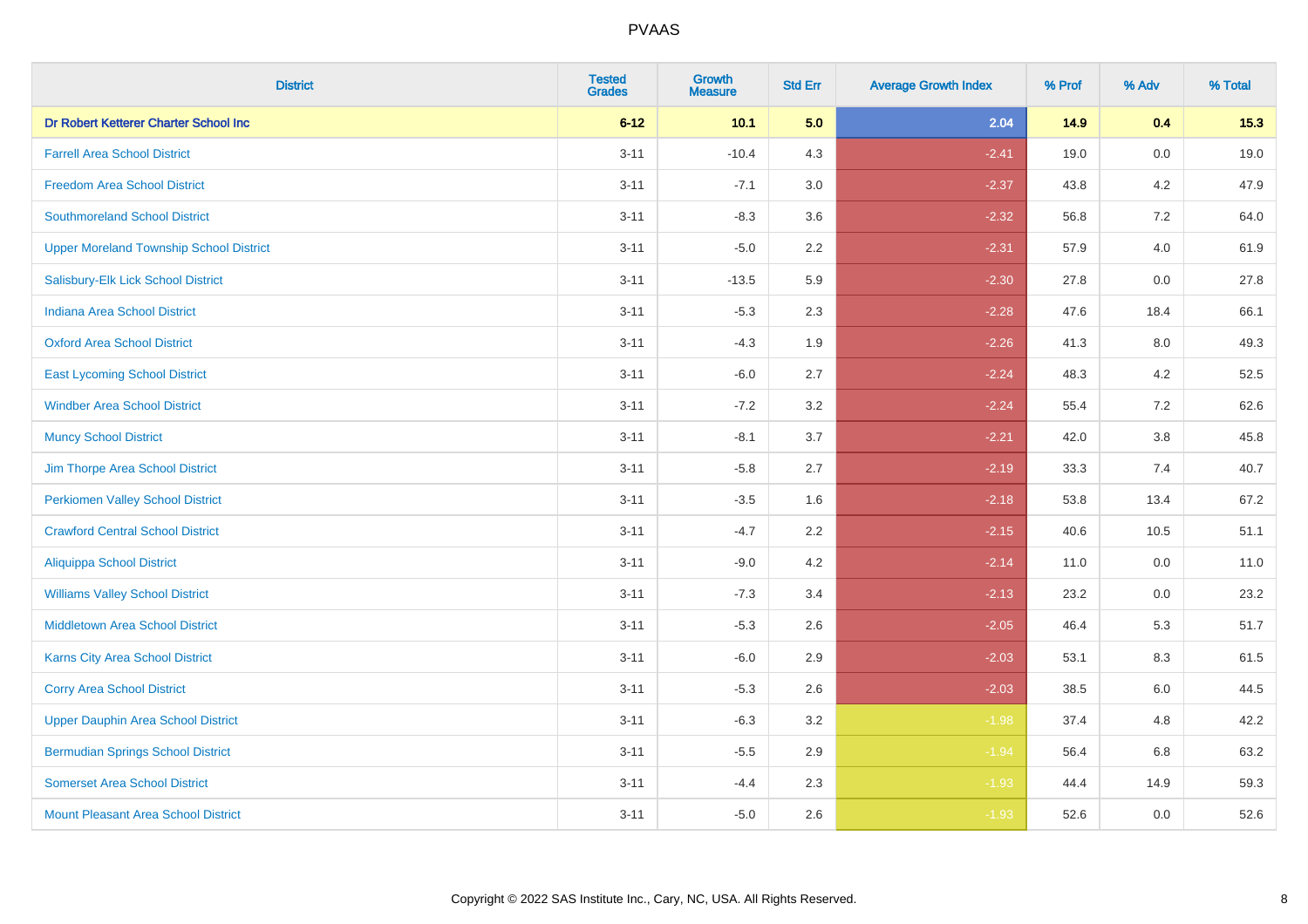| <b>District</b>                                | <b>Tested</b><br><b>Grades</b> | <b>Growth</b><br><b>Measure</b> | <b>Std Err</b> | <b>Average Growth Index</b> | % Prof | % Adv   | % Total |
|------------------------------------------------|--------------------------------|---------------------------------|----------------|-----------------------------|--------|---------|---------|
| Dr Robert Ketterer Charter School Inc          | $6 - 12$                       | 10.1                            | 5.0            | 2.04                        | 14.9   | 0.4     | 15.3    |
| <b>Gettysburg Area School District</b>         | $3 - 11$                       | $-4.0$                          | 2.1            | $-1.89$                     | 45.3   | 14.0    | 59.3    |
| <b>Greensburg Salem School District</b>        | $3 - 11$                       | $-4.4$                          | 2.4            | $-1.88$                     | 47.6   | 4.9     | 52.4    |
| <b>East Allegheny School District</b>          | $3 - 11$                       | $-6.3$                          | 3.3            | $-1.87$                     | 31.9   | 9.7     | 41.7    |
| <b>Western Beaver County School District</b>   | $3 - 11$                       | $-7.8$                          | 4.2            | $-1.87$                     | 56.5   | 6.5     | 63.0    |
| <b>Kiski Area School District</b>              | $3 - 11$                       | $-3.7$                          | 2.0            | $-1.86$                     | 57.4   | 10.4    | 67.8    |
| <b>Brandywine Heights Area School District</b> | $3 - 11$                       | $-4.9$                          | 2.7            | $-1.81$                     | 49.2   | 8.2     | 57.4    |
| <b>Pequea Valley School District</b>           | $3 - 11$                       | $-5.8$                          | 3.2            | $-1.80$                     | 39.8   | 9.1     | 48.9    |
| <b>Pittston Area School District</b>           | $3 - 11$                       | $-10.1$                         | 5.6            | $-1.80$                     | 38.1   | 9.5     | 47.6    |
| <b>Washington School District</b>              | $3 - 11$                       | $-4.9$                          | 2.8            | $-1.76$                     | 30.1   | 2.4     | 32.5    |
| <b>Canton Area School District</b>             | $3 - 11$                       | $-5.5$                          | 3.2            | $-1.75$                     | 40.7   | 2.3     | 43.0    |
| <b>Brentwood Borough School District</b>       | $3 - 11$                       | $-5.3$                          | 3.0            | $-1.72$                     | 52.0   | 6.1     | 58.2    |
| East Pennsboro Area School District            | $3 - 11$                       | $-4.2$                          | 2.5            | $-1.71$                     | 60.8   | $8.5\,$ | 69.3    |
| <b>Fairfield Area School District</b>          | $3 - 11$                       | $-5.6$                          | 3.4            | $-1.66$                     | 57.9   | 4.0     | 61.8    |
| <b>Shamokin Area School District</b>           | $3 - 11$                       | $-7.7$                          | 4.8            | $-1.60$                     | 38.1   | 3.2     | 41.3    |
| <b>Claysburg-Kimmel School District</b>        | $3 - 11$                       | $-5.7$                          | 4.0            | $-1.42$                     | 42.9   | 8.2     | 51.0    |
| <b>Westmont Hilltop School District</b>        | $3 - 11$                       | $-4.0$                          | 2.8            | $-1.40$                     | 36.3   | 13.3    | 49.6    |
| <b>Greencastle-Antrim School District</b>      | $3 - 11$                       | $-3.0$                          | 2.2            | $-1.36$                     | 62.4   | 9.9     | 72.3    |
| <b>Ellwood City Area School District</b>       | $3 - 11$                       | $-4.2$                          | 3.2            | $-1.29$                     | 54.1   | 14.1    | 68.2    |
| <b>Shade-Central City School District</b>      | $3 - 11$                       | $-5.9$                          | 4.6            | $-1.28$                     | 27.8   | 0.0     | 27.8    |
| <b>Elk Lake School District</b>                | $3 - 11$                       | $-4.0$                          | 3.3            | $-1.23$                     | 46.2   | 3.3     | 49.4    |
| <b>Riverview School District</b>               | $3 - 11$                       | $-4.6$                          | 3.8            | $-1.20$                     | 57.9   | 15.8    | 73.7    |
| <b>Greater Johnstown School District</b>       | $3 - 11$                       | $-3.1$                          | 2.6            | $-1.19$                     | 26.1   | 0.0     | 26.1    |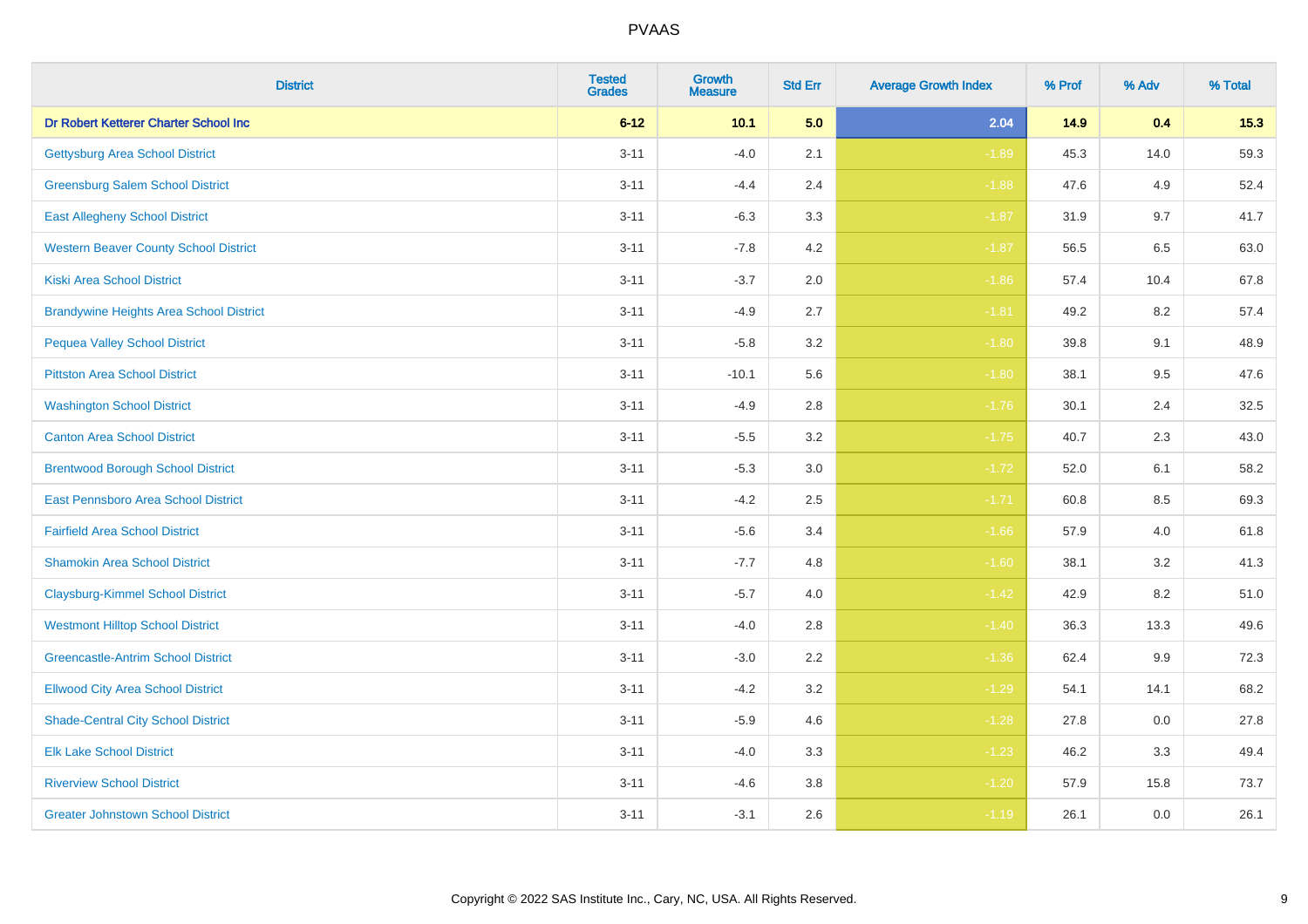| <b>District</b>                              | <b>Tested</b><br><b>Grades</b> | Growth<br><b>Measure</b> | <b>Std Err</b> | <b>Average Growth Index</b> | % Prof | % Adv   | % Total  |
|----------------------------------------------|--------------------------------|--------------------------|----------------|-----------------------------|--------|---------|----------|
| Dr Robert Ketterer Charter School Inc        | $6 - 12$                       | 10.1                     | 5.0            | 2.04                        | 14.9   | 0.4     | 15.3     |
| <b>Big Beaver Falls Area School District</b> | $3 - 11$                       | $-3.9$                   | 3.3            | $-1.18$                     | 34.1   | $3.5\,$ | 37.6     |
| <b>Chichester School District</b>            | $3 - 11$                       | $-2.7$                   | 2.3            | $-1.17$                     | 44.6   | 6.6     | 51.2     |
| Jeannette City School District               | $3 - 11$                       | $-4.3$                   | $3.8\,$        | $-1.13$                     | 46.7   | $7.5\,$ | 54.2     |
| <b>Dallas School District</b>                | $3 - 11$                       | $-2.5$                   | 2.2            | $-1.12$                     | 54.9   | 7.6     | 62.4     |
| <b>Juniata Valley School District</b>        | $3 - 11$                       | $-3.9$                   | 3.5            | $-1.10$                     | 44.4   | 3.5     | 47.8     |
| <b>Riverside School District</b>             | $3 - 11$                       | $-3.2$                   | 3.0            | $-1.09$                     | 43.0   | 9.0     | 52.0     |
| <b>Quaker Valley School District</b>         | $3 - 11$                       | $-2.8$                   | 2.6            | $-1.08$                     | 55.2   | 13.2    | 68.4     |
| Oil City Area School District                | $3 - 11$                       | $-2.9$                   | 2.6            | $-1.08$                     | 44.4   | 5.8     | $50.2\,$ |
| <b>West Greene School District</b>           | $3 - 11$                       | $-4.5$                   | 4.3            | $-1.04$                     | 36.6   | 7.3     | 43.9     |
| <b>Lewisburg Area School District</b>        | $3 - 11$                       | $-2.7$                   | 2.6            | $-1.03$                     | 57.0   | 18.5    | 75.6     |
| <b>Seneca Valley School District</b>         | $3 - 11$                       | $-1.4$                   | 1.4            | $-0.99$                     | 57.2   | 11.4    | 68.6     |
| <b>North Hills School District</b>           | $3 - 11$                       | $-1.8$                   | 1.8            | $-0.96$                     | 59.1   | 14.1    | 73.2     |
| <b>Wyoming Valley West School District</b>   | $3 - 11$                       | $-2.2$                   | 2.4            | $-0.91$                     | 49.4   | 3.0     | 52.4     |
| <b>Austin Area School District</b>           | $3 - 11$                       | $-5.7$                   | 6.4            | $-0.90$                     | 33.3   | 5.6     | 38.9     |
| <b>Montour School District</b>               | $3 - 11$                       | $-1.8$                   | 2.1            | $-0.88$                     | 61.4   | 15.1    | 76.5     |
| <b>Charleroi School District</b>             | $3 - 11$                       | $-2.6$                   | 3.0            | $-0.86$                     | 55.7   | 7.4     | 63.1     |
| <b>Phoenixville Area School District</b>     | $3 - 11$                       | $-1.7$                   | 2.1            | $-0.83$                     | 59.9   | 10.6    | 70.5     |
| <b>Chartiers Valley School District</b>      | $3 - 11$                       | $-1.7$                   | 2.0            | $-0.81$                     | 54.7   | 8.4     | 63.1     |
| <b>Forest Area School District</b>           | $3 - 11$                       | $-4.4$                   | 5.4            | $-0.81$                     | 36.2   | 2.1     | 38.3     |
| <b>Lebanon School District</b>               | $3 - 11$                       | $-1.6$                   | 1.9            | $-0.80$                     | 24.4   | 2.6     | 27.0     |
| Shenango Area School District                | $3 - 11$                       | $-2.6$                   | 3.3            | $-0.79$                     | 50.6   | 13.9    | 64.6     |
| <b>Gillingham Charter School</b>             | $3 - 11$                       | $-4.4$                   | 5.6            | $-0.77$                     | 20.8   | 8.3     | 29.2     |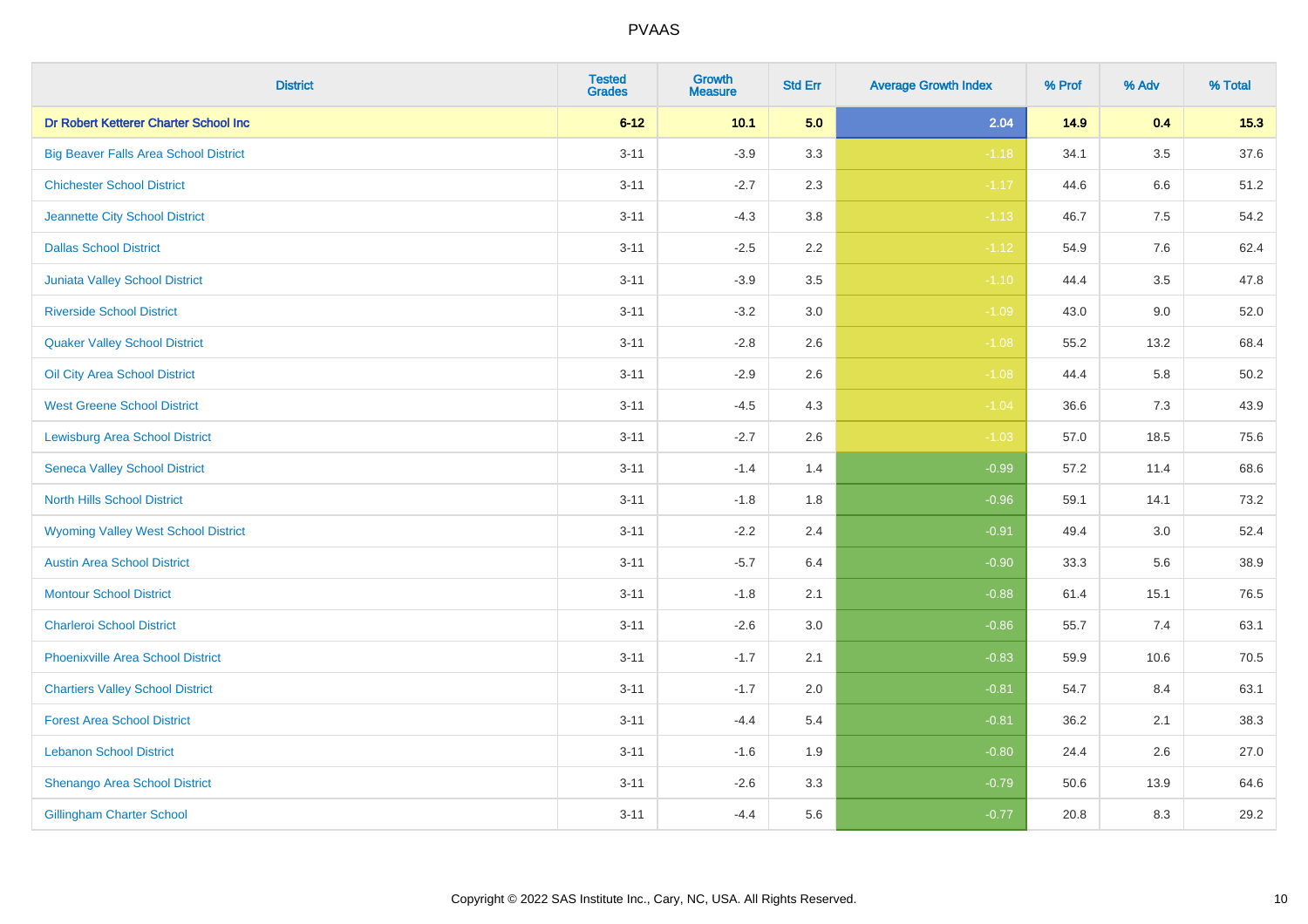| <b>District</b>                              | <b>Tested</b><br><b>Grades</b> | <b>Growth</b><br><b>Measure</b> | <b>Std Err</b> | <b>Average Growth Index</b> | % Prof | % Adv   | % Total |
|----------------------------------------------|--------------------------------|---------------------------------|----------------|-----------------------------|--------|---------|---------|
| Dr Robert Ketterer Charter School Inc        | $6 - 12$                       | 10.1                            | 5.0            | 2.04                        | 14.9   | 0.4     | 15.3    |
| <b>Bald Eagle Area School District</b>       | $3 - 11$                       | $-2.1$                          | 2.7            | $-0.75$                     | 48.4   | 9.4     | 57.7    |
| Huntingdon Area School District              | $3 - 11$                       | $-2.0$                          | 2.7            | $-0.72$                     | 36.8   | 10.3    | 47.0    |
| Mt Lebanon School District                   | $3 - 11$                       | $-1.0$                          | 1.5            | $-0.70$                     | 61.9   | 24.0    | 85.9    |
| <b>Lehighton Area School District</b>        | $3 - 11$                       | $-1.6$                          | 2.3            | $-0.70$                     | 51.1   | 5.6     | 56.7    |
| <b>North Pocono School District</b>          | $3 - 11$                       | $-2.3$                          | 3.4            | $-0.68$                     | 52.0   | 16.4    | 68.5    |
| <b>Cheltenham School District</b>            | $3 - 11$                       | $-1.4$                          | 2.1            | $-0.67$                     | 46.1   | 10.0    | 56.1    |
| <b>Fannett-Metal School District</b>         | $3 - 11$                       | $-3.4$                          | 5.1            | $-0.67$                     | 38.7   | 8.1     | 46.8    |
| <b>Susquehanna Community School District</b> | $3 - 11$                       | $-2.8$                          | 4.2            | $-0.66$                     | 49.4   | 6.9     | 56.3    |
| <b>Burgettstown Area School District</b>     | $3 - 11$                       | $-2.1$                          | 3.4            | $-0.62$                     | 50.0   | 1.4     | 51.4    |
| <b>Central Greene School District</b>        | $3 - 11$                       | $-1.6$                          | 2.8            | $-0.55$                     | 54.2   | 2.8     | 57.0    |
| <b>Canon-Mcmillan School District</b>        | $3 - 11$                       | $-0.8$                          | 1.6            | $-0.50$                     | 58.7   | 15.9    | 74.6    |
| South Side Area School District              | $3 - 11$                       | $-1.6$                          | 3.3            | $-0.48$                     | 50.0   | $6.8\,$ | 56.8    |
| <b>Shaler Area School District</b>           | $3 - 11$                       | $-0.8$                          | 1.9            | $-0.43$                     | 49.1   | 9.6     | 58.7    |
| North Schuylkill School District             | $3 - 11$                       | $-1.0$                          | 2.4            | $-0.42$                     | 41.8   | 5.1     | 46.8    |
| <b>Sharpsville Area School District</b>      | $3 - 11$                       | $-1.4$                          | 3.5            | $-0.40$                     | 55.2   | 13.4    | 68.7    |
| <b>Palmerton Area School District</b>        | $3 - 11$                       | $-1.2$                          | 3.0            | $-0.39$                     | 57.4   | $5.0\,$ | 62.4    |
| Hope For Hyndman Charter School              | $3 - 11$                       | $-2.0$                          | 6.1            | $-0.32$                     | 33.3   | 0.0     | 33.3    |
| Albert Gallatin Area School District         | $3 - 11$                       | $-0.8$                          | 2.4            | $-0.32$                     | 54.5   | 10.0    | 64.6    |
| <b>Cornell School District</b>               | $3 - 11$                       | $-1.6$                          | 5.0            | $-0.32$                     | 33.8   | 1.5     | 35.4    |
| <b>Tuscarora School District</b>             | $3 - 11$                       | $-0.6$                          | 2.3            | $-0.27$                     | 45.1   | 8.1     | 53.2    |
| <b>Penn Manor School District</b>            | $3 - 11$                       | $-0.4$                          | 1.6            | $-0.25$                     | 51.9   | 12.6    | 64.5    |
| <b>Lakeview School District</b>              | $3 - 11$                       | $-0.9$                          | 3.7            | $-0.24$                     | 60.3   | 3.2     | 63.5    |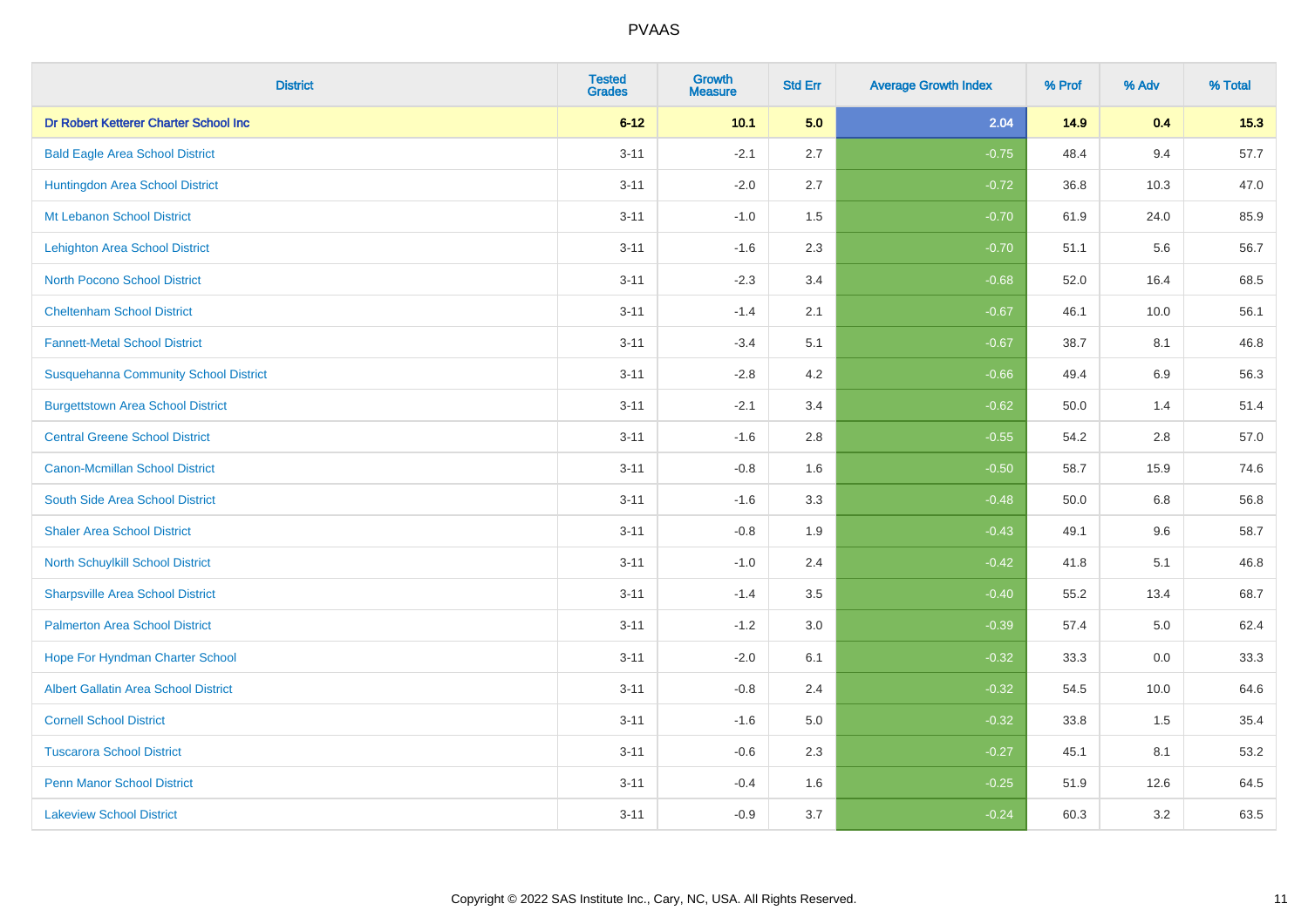| <b>District</b>                          | <b>Tested</b><br><b>Grades</b> | <b>Growth</b><br><b>Measure</b> | <b>Std Err</b> | <b>Average Growth Index</b> | % Prof | % Adv   | % Total |
|------------------------------------------|--------------------------------|---------------------------------|----------------|-----------------------------|--------|---------|---------|
| Dr Robert Ketterer Charter School Inc    | $6 - 12$                       | 10.1                            | 5.0            | 2.04                        | 14.9   | 0.4     | 15.3    |
| <b>Girard School District</b>            | $3 - 11$                       | $-0.6$                          | 2.7            | $-0.22$                     | 53.9   | 15.6    | 69.6    |
| <b>Harrisburg City School District</b>   | $3 - 11$                       | $-0.4$                          | 2.1            | $-0.19$                     | 15.1   | 0.4     | 15.5    |
| <b>Mount Carmel Area School District</b> | $3 - 11$                       | $-0.6$                          | 3.1            | $-0.18$                     | 45.3   | 2.1     | 47.4    |
| <b>Crestwood School District</b>         | $3 - 11$                       | $-0.4$                          | 2.4            | $-0.17$                     | 57.4   | 17.0    | 74.4    |
| <b>Southern Lehigh School District</b>   | $3 - 11$                       | $-0.4$                          | 2.3            | $-0.17$                     | 66.1   | 11.9    | 78.0    |
| <b>Bellefonte Area School District</b>   | $3 - 11$                       | $-0.4$                          | 2.2            | $-0.17$                     | 47.6   | 10.6    | 58.2    |
| <b>Otto-Eldred School District</b>       | $3 - 11$                       | $-0.7$                          | 4.2            | $-0.15$                     | 56.2   | 6.2     | 62.5    |
| <b>Oley Valley School District</b>       | $3 - 11$                       | $-0.4$                          | 2.8            | $-0.15$                     | 43.1   | 12.9    | 56.0    |
| <b>Central Fulton School District</b>    | $3 - 11$                       | $-0.5$                          | 3.5            | $-0.14$                     | 51.4   | 8.6     | 60.0    |
| <b>Blue Ridge School District</b>        | $3 - 11$                       | $-0.5$                          | 3.6            | $-0.12$                     | 44.6   | 3.1     | 47.7    |
| New Kensington-Arnold School District    | $3 - 11$                       | $-0.4$                          | 3.8            | $-0.10$                     | 40.7   | 3.7     | 44.4    |
| <b>Chester-Upland School District</b>    | $3 - 11$                       | $-0.3$                          | 2.7            | $-0.09$                     | 13.8   | $0.8\,$ | 14.6    |
| <b>Warren County School District</b>     | $3 - 11$                       | $-0.1$                          | 1.8            | $-0.06$                     | 37.2   | 5.3     | 42.6    |
| <b>Mercer Area School District</b>       | $3 - 11$                       | $-0.2$                          | 3.3            | $-0.06$                     | 56.0   | $8.0\,$ | 64.0    |
| Penn Cambria School District             | $3 - 11$                       | $-0.0$                          | 2.7            | $-0.01$                     | 61.5   | 7.7     | 69.2    |
| <b>Susquenita School District</b>        | $3 - 11$                       | $-0.1$                          | 2.8            | $-0.01$                     | 47.7   | 10.1    | 57.8    |
| <b>Wilkes-Barre Area School District</b> | $3 - 11$                       | 0.1                             | 3.2            | 0.02                        | 35.5   | 5.4     | 40.9    |
| East Stroudsburg Area School District    | $3 - 11$                       | 0.1                             | 1.6            | 0.05                        | 45.8   | 7.8     | 53.6    |
| <b>West Branch Area School District</b>  | $3 - 11$                       | 0.2                             | 3.8            | 0.05                        | 47.2   | 1.9     | 49.1    |
| <b>Hempfield School District</b>         | $3 - 11$                       | 0.1                             | 1.4            | 0.08                        | 58.2   | 9.9     | 68.2    |
| Insight PA Cyber Charter School          | $3 - 11$                       | 0.7                             | 5.7            | 0.12                        | 50.0   | 4.8     | 54.8    |
| <b>Danville Area School District</b>     | $3 - 11$                       | 0.4                             | 2.6            | 0.15                        | 57.4   | 18.4    | 75.7    |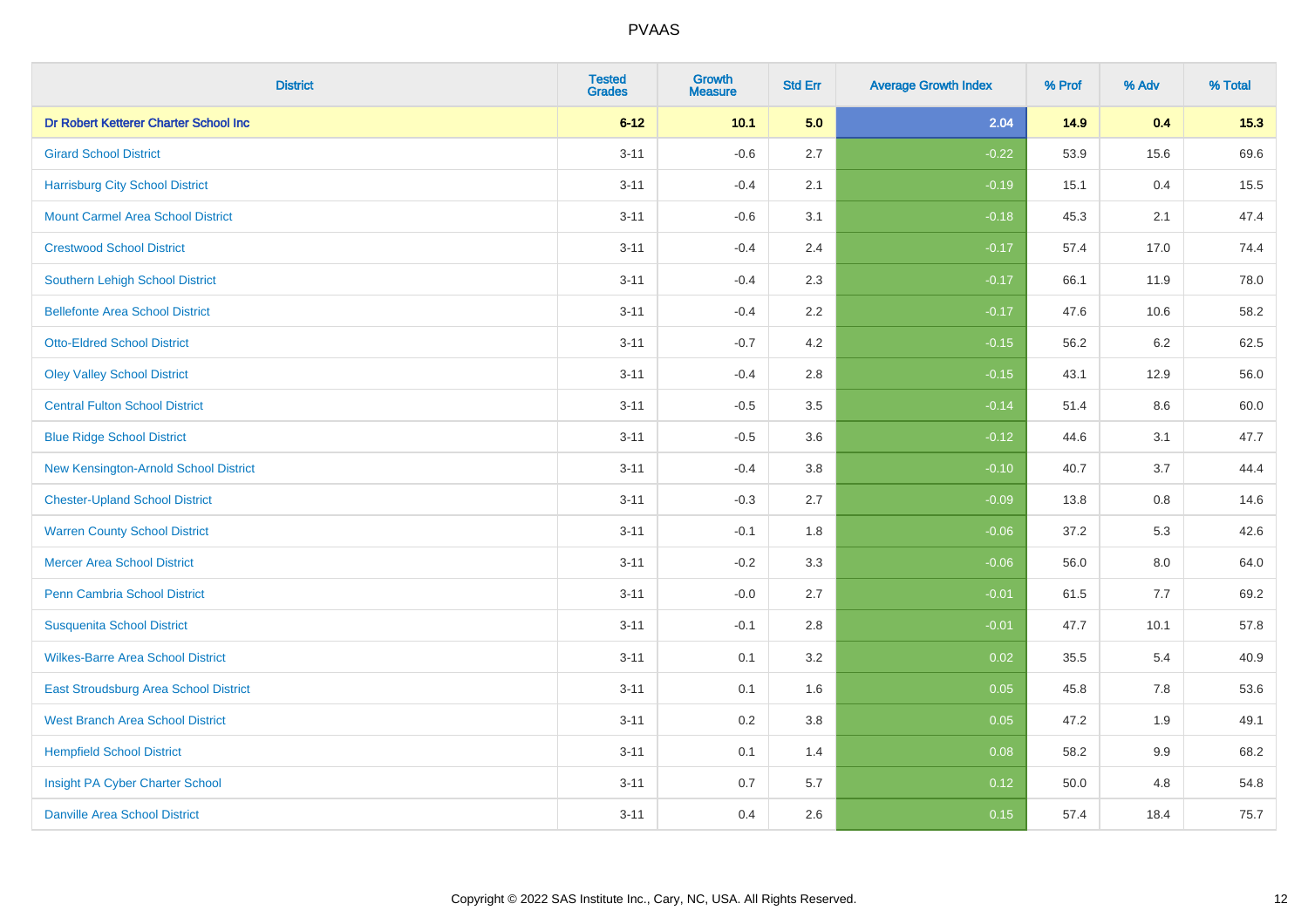| <b>District</b>                               | <b>Tested</b><br><b>Grades</b> | Growth<br>Measure | <b>Std Err</b> | <b>Average Growth Index</b> | % Prof | % Adv | % Total |
|-----------------------------------------------|--------------------------------|-------------------|----------------|-----------------------------|--------|-------|---------|
| Dr Robert Ketterer Charter School Inc         | $6 - 12$                       | 10.1              | 5.0            | 2.04                        | 14.9   | 0.4   | 15.3    |
| Northern Lebanon School District              | $3 - 11$                       | 0.4               | 2.5            | 0.15                        | 28.0   | 3.0   | 31.0    |
| <b>Brockway Area School District</b>          | $3 - 11$                       | 0.6               | 3.6            | 0.16                        | 49.2   | 7.7   | 56.9    |
| Jersey Shore Area School District             | $3 - 11$                       | 0.5               | 2.6            | 0.21                        | 47.1   | 9.2   | 56.2    |
| <b>Greenville Area School District</b>        | $3 - 11$                       | 0.7               | 2.9            | 0.26                        | 53.4   | 6.9   | 60.3    |
| <b>Greater Latrobe School District</b>        | $3 - 11$                       | $0.6\,$           | 1.9            | 0.31                        | 55.5   | 14.1  | 69.5    |
| Lehigh Valley Academy Regional Charter School | $3 - 11$                       | 0.7               | 2.3            | 0.32                        | 46.3   | 5.0   | 51.4    |
| <b>Lower Dauphin School District</b>          | $3 - 11$                       | 0.6               | 1.9            | 0.33                        | 49.2   | 12.6  | 61.8    |
| <b>Lakeland School District</b>               | $3 - 11$                       | 1.1               | 2.8            | 0.38                        | 48.6   | 3.7   | 52.3    |
| <b>Gateway School District</b>                | $3 - 11$                       | 0.8               | 2.2            | 0.38                        | 52.1   | 13.8  | 65.9    |
| <b>South Eastern School District</b>          | $3 - 11$                       | 0.9               | 2.4            | 0.39                        | 54.8   | 6.6   | 61.4    |
| <b>Galeton Area School District</b>           | $3 - 11$                       | 2.2               | 5.3            | 0.42                        | 41.3   | 4.4   | 45.6    |
| <b>Union Area School District</b>             | $3 - 11$                       | 1.9               | 4.3            | 0.44                        | 61.5   | 0.0   | 61.5    |
| <b>Upper Adams School District</b>            | $3 - 11$                       | 1.3               | 2.9            | 0.47                        | 55.2   | 8.6   | 63.8    |
| <b>Hanover Area School District</b>           | $3 - 11$                       | 2.2               | 4.6            | 0.48                        | 42.9   | 5.7   | 48.6    |
| <b>Schuylkill Valley School District</b>      | $3 - 11$                       | 1.4               | 2.5            | 0.56                        | 55.1   | 10.2  | 65.3    |
| <b>Forbes Road School District</b>            | $3 - 11$                       | 2.8               | 5.1            | 0.56                        | 41.4   | 10.3  | 51.7    |
| <b>Commodore Perry School District</b>        | $3 - 11$                       | 3.2               | 5.5            | 0.58                        | 58.3   | 0.0   | 58.3    |
| <b>Laurel School District</b>                 | $3 - 11$                       | 1.8               | 3.1            | 0.59                        | 70.1   | 2.3   | 72.4    |
| <b>United School District</b>                 | $3 - 11$                       | 2.1               | 3.4            | 0.63                        | 60.3   | 6.6   | 66.9    |
| <b>Athens Area School District</b>            | $3 - 11$                       | 1.6               | 2.5            | 0.64                        | 46.9   | 7.6   | 54.5    |
| <b>Marple Newtown School District</b>         | $3 - 11$                       | 2.0               | 2.4            | 0.81                        | 57.6   | 12.8  | 70.4    |
| <b>Mcguffey School District</b>               | $3 - 11$                       | 2.1               | 2.6            | 0.81                        | 57.7   | 3.1   | 60.8    |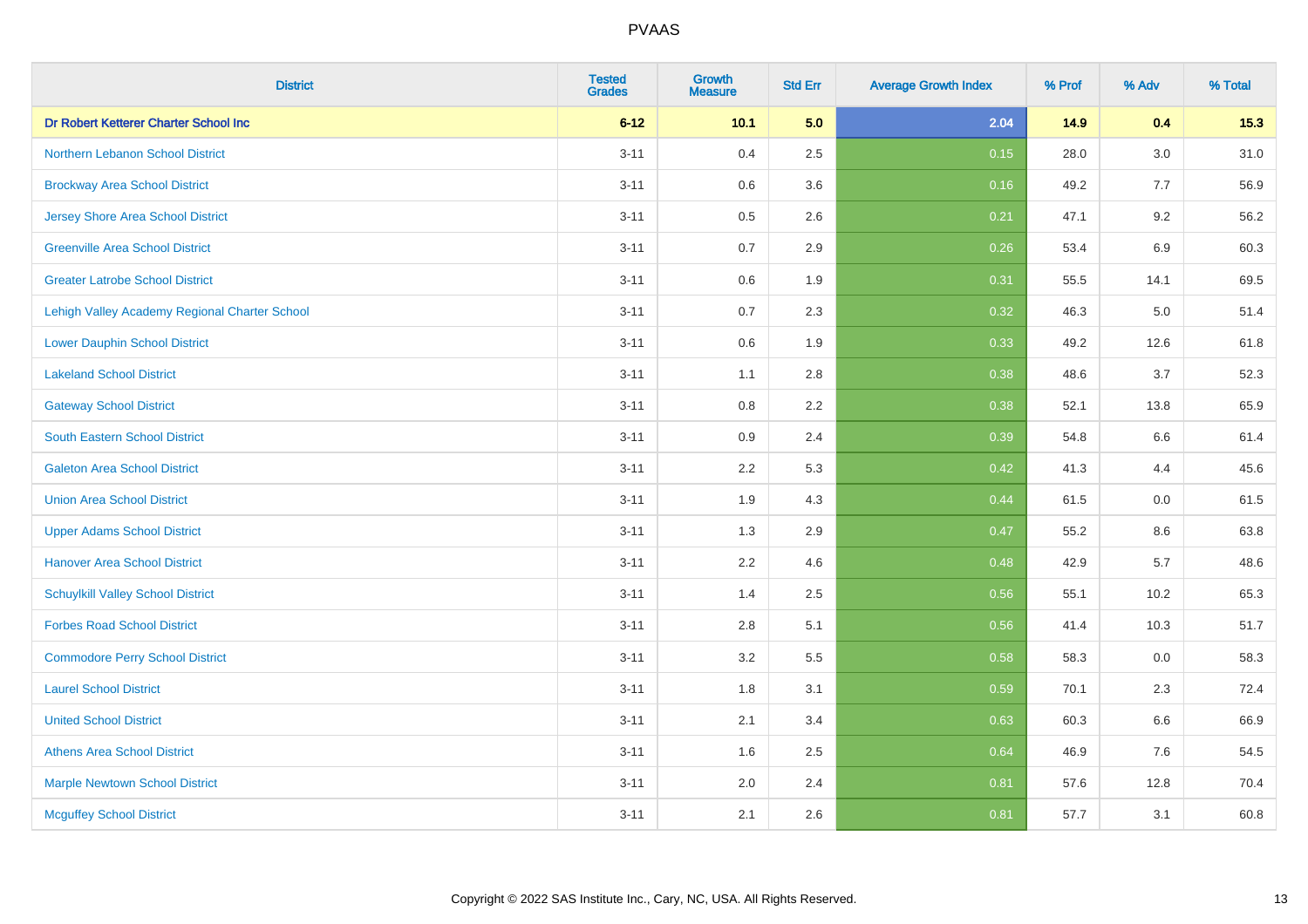| <b>District</b>                                | <b>Tested</b><br><b>Grades</b> | <b>Growth</b><br><b>Measure</b> | <b>Std Err</b> | <b>Average Growth Index</b> | % Prof | % Adv | % Total |
|------------------------------------------------|--------------------------------|---------------------------------|----------------|-----------------------------|--------|-------|---------|
| Dr Robert Ketterer Charter School Inc          | $6 - 12$                       | 10.1                            | 5.0            | 2.04                        | 14.9   | 0.4   | 15.3    |
| West Jefferson Hills School District           | $3 - 11$                       | 1.8                             | 2.1            | 0.88                        | 55.7   | 20.8  | 76.4    |
| South Fayette Township School District         | $3 - 11$                       | 1.7                             | 2.0            | 0.88                        | 61.0   | 26.5  | 87.6    |
| <b>Bedford Area School District</b>            | $3 - 11$                       | 2.5                             | 2.6            | 0.93                        | 48.5   | 10.0  | 58.5    |
| Northwestern Lehigh School District            | $3 - 11$                       | 2.2                             | 2.3            | 0.93                        | 53.3   | 9.7   | 63.0    |
| <b>Keystone School District</b>                | $3 - 11$                       | 3.1                             | 3.3            | 0.94                        | 50.6   | 6.5   | 57.1    |
| <b>Baldwin-Whitehall School District</b>       | $3 - 11$                       | 1.8                             | 1.9            | 0.94                        | 58.6   | 8.6   | 67.1    |
| <b>Clairton City School District</b>           | $3 - 11$                       | 3.5                             | 3.7            | 0.95                        | 13.4   | 0.0   | 13.4    |
| <b>Lower Moreland Township School District</b> | $3 - 11$                       | 2.0                             | 2.2            | 0.95                        | 62.8   | 17.0  | 79.8    |
| <b>Berlin Brothersvalley School District</b>   | $3 - 11$                       | 4.0                             | 4.2            | 0.96                        | 48.8   | 14.0  | 62.8    |
| <b>Hopewell Area School District</b>           | $3 - 11$                       | 2.6                             | 2.7            | 0.97                        | 58.4   | 4.0   | 62.4    |
| <b>Bensalem Township School District</b>       | $3 - 11$                       | 1.6                             | 1.6            | 0.98                        | 38.8   | 8.3   | 47.1    |
| <b>Tunkhannock Area School District</b>        | $3 - 11$                       | 2.3                             | 2.2            | 1.01                        | 44.9   | 9.6   | 54.6    |
| <b>Manheim Central School District</b>         | $3 - 11$                       | 2.1                             | 2.1            | 1.01                        | 53.2   | 11.6  | 64.8    |
| <b>Franklin Regional School District</b>       | $3 - 11$                       | 2.0                             | 1.9            | 1.02                        | 66.7   | 15.5  | 82.1    |
| <b>Williamsport Area School District</b>       | $3 - 11$                       | 1.9                             | 1.8            | 1.04                        | 44.1   | 12.8  | 56.9    |
| <b>General Mclane School District</b>          | $3 - 11$                       | 3.1                             | 2.9            | 1.07                        | 62.3   | 4.9   | 67.2    |
| Meyersdale Area School District                | $3 - 11$                       | 4.2                             | 4.0            | 1.07                        | 43.1   | 6.9   | 50.0    |
| Leechburg Area School District                 | $3 - 11$                       | 4.4                             | 4.0            | 1.09                        | 47.8   | 19.6  | 67.4    |
| Morrisville Borough School District            | $3 - 11$                       | 4.8                             | 4.3            | $1.10$                      | 30.2   | 2.3   | 32.6    |
| <b>Tidioute Community Charter School</b>       | $3 - 11$                       | 5.7                             | 5.1            | 1.11                        | 34.4   | 21.9  | 56.2    |
| Esperanza Cyber Charter School                 | $3 - 11$                       | 7.1                             | 6.1            | 1.16                        | 9.1    | 0.0   | 9.1     |
| <b>Central Cambria School District</b>         | $3 - 11$                       | 3.0                             | 2.5            | 1.17                        | 56.2   | 9.7   | 66.0    |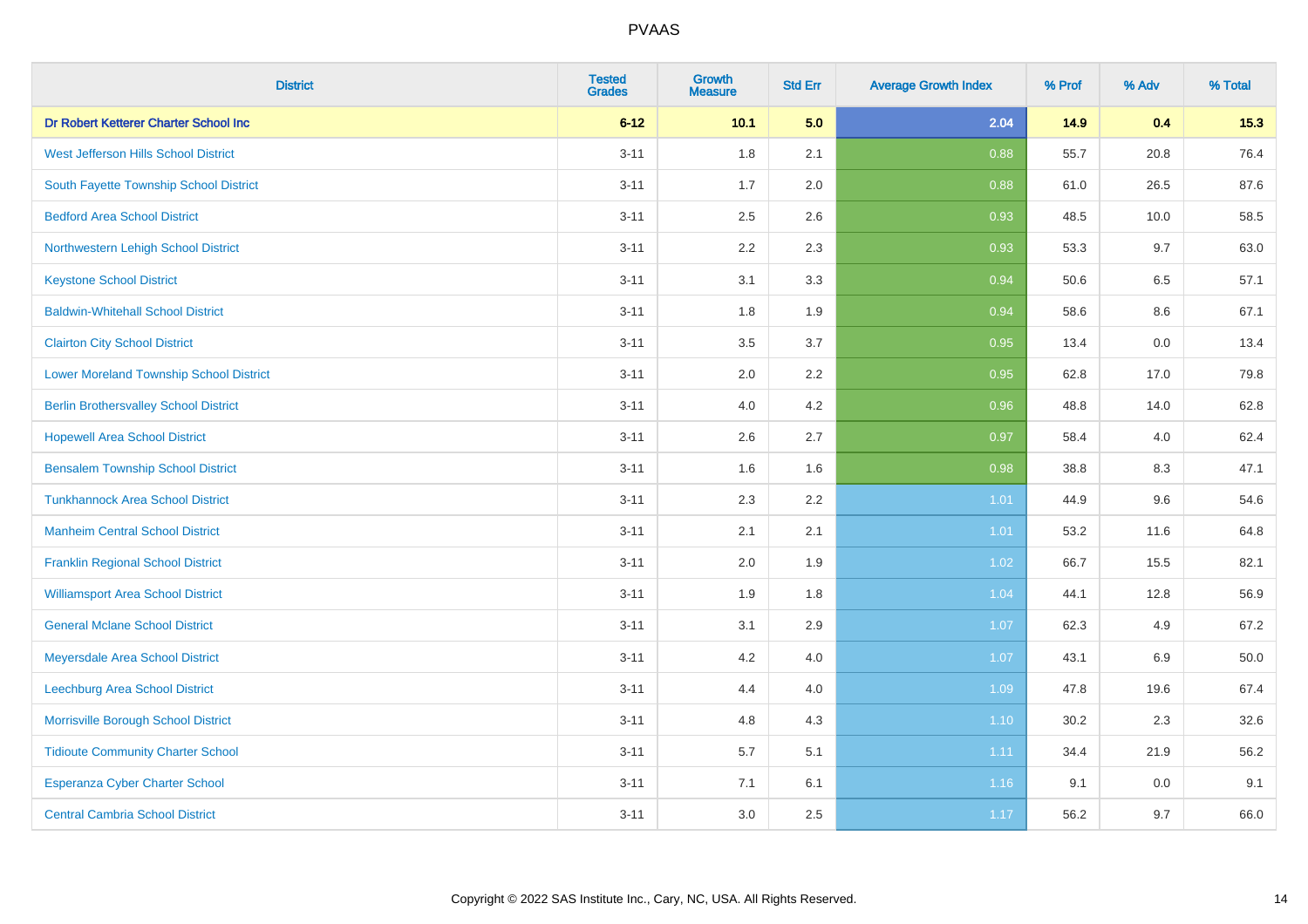| <b>District</b>                           | <b>Tested</b><br><b>Grades</b> | <b>Growth</b><br><b>Measure</b> | <b>Std Err</b> | <b>Average Growth Index</b> | % Prof | % Adv | % Total |
|-------------------------------------------|--------------------------------|---------------------------------|----------------|-----------------------------|--------|-------|---------|
| Dr Robert Ketterer Charter School Inc     | $6 - 12$                       | 10.1                            | 5.0            | 2.04                        | 14.9   | 0.4   | 15.3    |
| <b>Port Allegany School District</b>      | $3 - 11$                       | 4.4                             | 3.6            | 1.21                        | 28.1   | 9.4   | 37.5    |
| <b>Halifax Area School District</b>       | $3 - 11$                       | 4.7                             | 3.9            | 1.22                        | 61.5   | 9.6   | 71.2    |
| <b>Line Mountain School District</b>      | $3 - 11$                       | 4.1                             | 3.2            | 1.27                        | 52.9   | 9.2   | 62.1    |
| <b>Fairview School District</b>           | $3 - 11$                       | 3.4                             | 2.6            | 1.32                        | 57.2   | 17.6  | 74.8    |
| <b>Spring Cove School District</b>        | $3 - 11$                       | 3.4                             | 2.5            | 1.33                        | 47.8   | 12.7  | 60.4    |
| <b>Ligonier Valley School District</b>    | $3 - 11$                       | 4.2                             | 3.1            | 1.34                        | 59.1   | 10.3  | 69.5    |
| <b>Pottsgrove School District</b>         | $3 - 11$                       | 2.8                             | 2.0            | 1.35                        | 44.0   | 10.0  | 53.9    |
| <b>Methacton School District</b>          | $3 - 11$                       | 2.5                             | 1.7            | 1.43                        | 62.5   | 16.4  | 79.0    |
| <b>Towanda Area School District</b>       | $3 - 11$                       | 4.0                             | 2.8            | 1.44                        | 39.4   | 6.6   | 46.0    |
| <b>Punxsutawney Area School District</b>  | $3 - 11$                       | 4.2                             | 2.9            | 1.45                        | 55.0   | 5.5   | 60.6    |
| <b>Everett Area School District</b>       | $3 - 11$                       | 5.0                             | 3.4            | 1.47                        | 60.5   | 1.3   | 61.8    |
| <b>New Brighton Area School District</b>  | $3 - 11$                       | 4.6                             | 3.1            | 1.47                        | 60.9   | 5.8   | 66.7    |
| <b>Burrell School District</b>            | $3 - 11$                       | 4.5                             | 3.1            | 1.48                        | 58.5   | 13.8  | 72.3    |
| <b>Warrior Run School District</b>        | $3 - 11$                       | 4.6                             | 3.0            | 1.51                        | 40.9   | 8.1   | 49.0    |
| <b>Armstrong School District</b>          | $3 - 11$                       | 2.6                             | 1.7            | 1.53                        | 51.5   | 6.1   | 57.6    |
| <b>Pleasant Valley School District</b>    | $3 - 11$                       | 3.1                             | 2.0            | 1.57                        | 57.2   | 5.5   | 62.8    |
| Millersburg Area School District          | $3 - 11$                       | 6.2                             | 3.8            | 1.63                        | 51.8   | 7.4   | 59.3    |
| <b>Conrad Weiser Area School District</b> | $3 - 11$                       | 3.6                             | 2.2            | 1.63                        | 52.1   | 2.1   | 54.2    |
| <b>Central Bucks School District</b>      | $3 - 11$                       | 1.6                             | 0.9            | 1.66                        | 63.0   | 16.8  | 79.8    |
| <b>Reach Cyber Charter School</b>         | $3 - 11$                       | 8.1                             | 4.7            | 1.72                        | 42.4   | 4.6   | 47.0    |
| <b>Northgate School District</b>          | $3 - 11$                       | 6.3                             | 3.6            | 1.73                        | 53.3   | 16.7  | 70.0    |
| <b>Bentworth School District</b>          | $3 - 11$                       | 5.7                             | 3.2            | 1.75                        | 44.2   | 19.5  | 63.6    |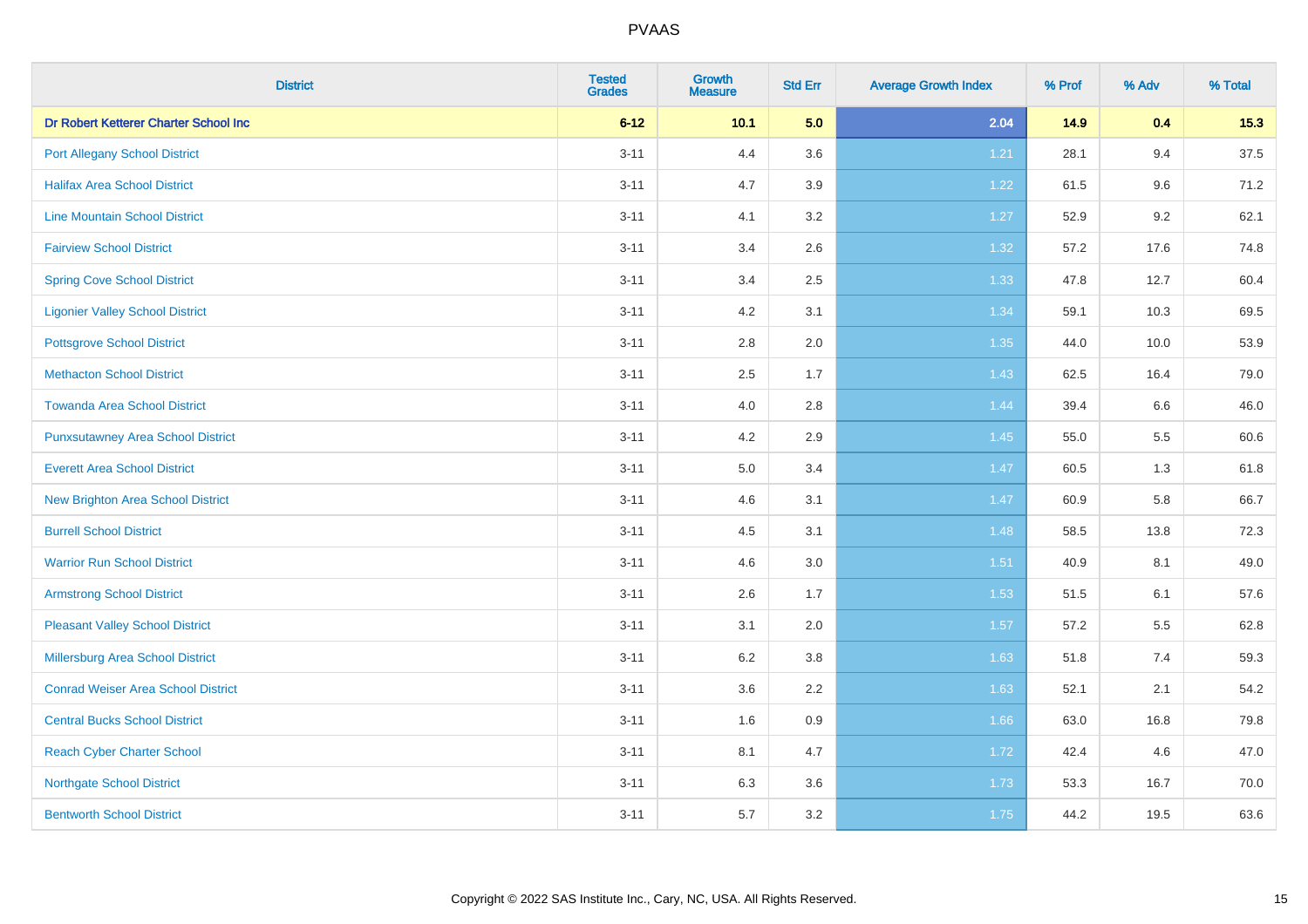| <b>District</b>                                  | <b>Tested</b><br><b>Grades</b> | Growth<br><b>Measure</b> | <b>Std Err</b> | <b>Average Growth Index</b> | % Prof | % Adv | % Total |
|--------------------------------------------------|--------------------------------|--------------------------|----------------|-----------------------------|--------|-------|---------|
| Dr Robert Ketterer Charter School Inc            | $6 - 12$                       | 10.1                     | 5.0            | 2.04                        | 14.9   | 0.4   | 15.3    |
| <b>Salisbury Township School District</b>        | $3 - 11$                       | 6.3                      | 3.6            | 1.77                        | 46.2   | 6.6   | 52.8    |
| <b>York Academy Regional Charter School</b>      | $3 - 11$                       | 9.0                      | 5.0            | 1.79                        | 55.2   | 0.0   | 55.2    |
| <b>Laurel Highlands School District</b>          | $3 - 11$                       | 4.3                      | 2.4            | 1.81                        | 44.9   | 9.6   | 54.5    |
| <b>Hanover Public School District</b>            | $3 - 11$                       | 5.2                      | 2.8            | 1.83                        | 52.2   | 14.4  | 66.7    |
| <b>Blacklick Valley School District</b>          | $3 - 11$                       | 8.0                      | 4.3            | 1.85                        | 34.1   | 0.0   | 34.1    |
| <b>Uniontown Area School District</b>            | $3 - 11$                       | $6.0\,$                  | 3.2            | 1.87                        | 62.4   | 5.9   | 68.2    |
| <b>Sharon City School District</b>               | $3 - 11$                       | 4.9                      | 2.6            | 1.87                        | 48.2   | 5.3   | 53.4    |
| <b>Steel Valley School District</b>              | $3 - 11$                       | 6.5                      | 3.4            | 1.89                        | 50.7   | 5.6   | 56.3    |
| <b>Western Wayne School District</b>             | $3 - 11$                       | 5.6                      | 2.9            | 1.93                        | 41.3   | 17.4  | 58.7    |
| <b>Blackhawk School District</b>                 | $3 - 11$                       | 4.7                      | 2.3            | 2.01                        | 55.8   | 8.8   | 64.6    |
| <b>Millcreek Township School District</b>        | $3 - 11$                       | 3.1                      | 1.5            | 2.06                        | 55.6   | 14.2  | 69.7    |
| <b>Coudersport Area School District</b>          | $3 - 11$                       | 7.7                      | 3.7            | 2.06                        | 55.7   | 8.2   | 63.9    |
| <b>Keystone Oaks School District</b>             | $3 - 11$                       | 5.5                      | 2.6            | 2.07                        | 53.2   | 12.1  | 65.4    |
| Community Academy Of Philadelphia Charter School | $3 - 11$                       | 5.8                      | 2.7            | 2.12                        | 26.7   | 0.9   | 27.6    |
| Pennsylvania Leadership Charter School           | $3 - 11$                       | 4.6                      | 2.2            | 2.13                        | 55.4   | 11.2  | 66.7    |
| <b>Allegheny Valley School District</b>          | $3 - 11$                       | 8.5                      | 3.9            | 2.17                        | 53.1   | 12.2  | 65.3    |
| <b>Carlynton School District</b>                 | $3 - 11$                       | 7.3                      | 3.3            | 2.22                        | 41.0   | 10.5  | 51.6    |
| <b>Agora Cyber Charter School</b>                | $3 - 11$                       | 5.8                      | 2.6            | 2.28                        | 42.8   | 6.6   | 49.4    |
| <b>Wilson Area School District</b>               | $3 - 11$                       | 6.0                      | 2.6            | 2.30                        | 48.7   | 8.5   | 57.2    |
| <b>Brookville Area School District</b>           | $3 - 11$                       | 6.9                      | 3.0            | 2.30                        | 55.2   | 15.6  | 70.8    |
| <b>Richland School District</b>                  | $3 - 11$                       | 6.7                      | 2.9            | 2.33                        | 62.2   | 19.2  | 81.4    |
| <b>Governor Mifflin School District</b>          | $3 - 11$                       | 4.1                      | 1.8            | 2.33                        | 42.5   | 7.2   | 49.7    |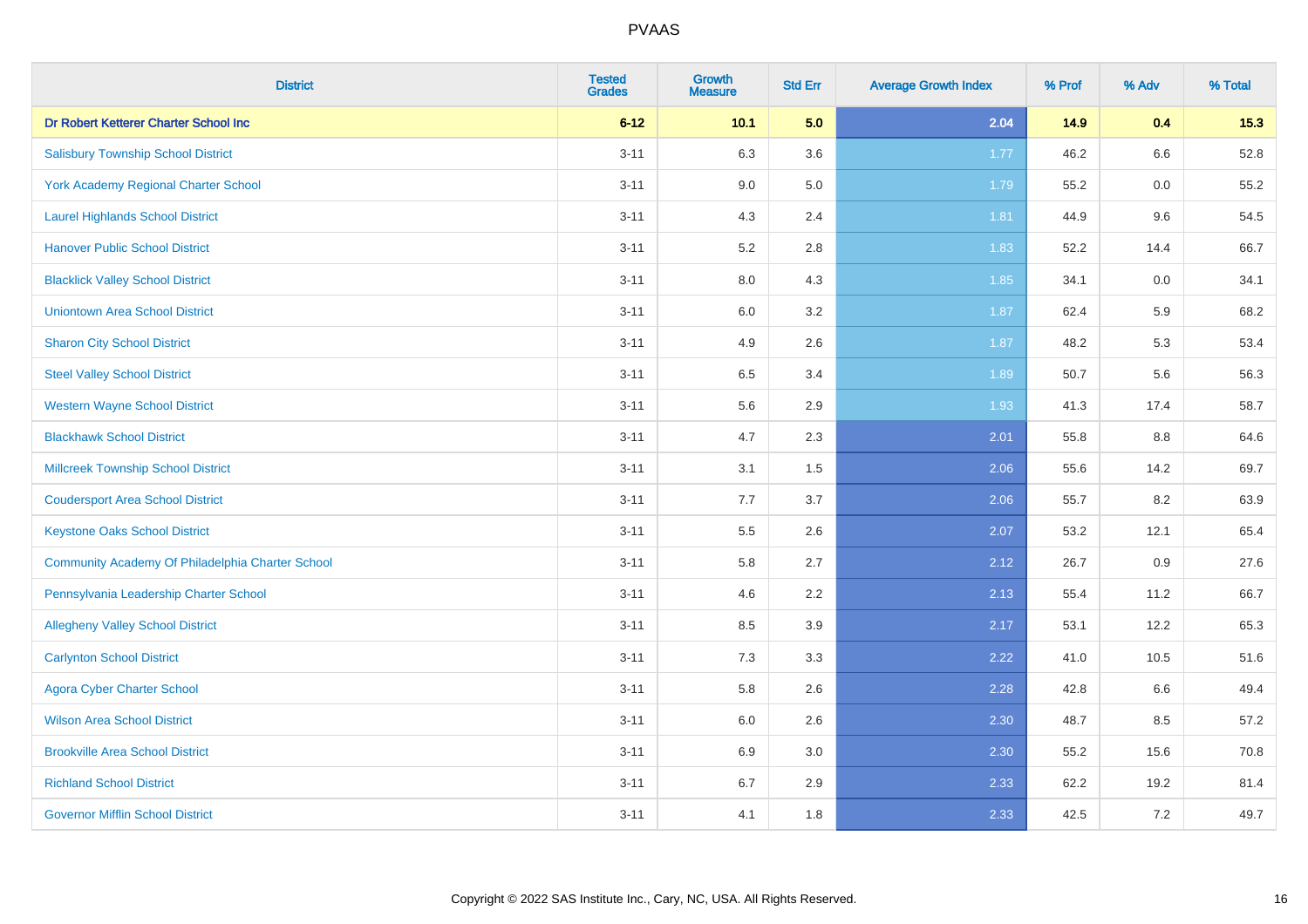| <b>District</b>                             | <b>Tested</b><br><b>Grades</b> | <b>Growth</b><br><b>Measure</b> | <b>Std Err</b> | <b>Average Growth Index</b> | % Prof | % Adv | % Total |
|---------------------------------------------|--------------------------------|---------------------------------|----------------|-----------------------------|--------|-------|---------|
| Dr Robert Ketterer Charter School Inc       | $6 - 12$                       | 10.1                            | 5.0            | 2.04                        | 14.9   | 0.4   | 15.3    |
| <b>Franklin Area School District</b>        | $3 - 11$                       | 6.6                             | 2.8            | 2.34                        | 48.2   | 4.5   | 52.7    |
| <b>Hampton Township School District</b>     | $3 - 11$                       | 5.1                             | 2.2            | 2.35                        | 54.0   | 28.2  | 82.2    |
| <b>New Foundations Charter School</b>       | $3 - 11$                       | 5.4                             | 2.2            | 2.41                        | 47.2   | 2.5   | 49.8    |
| <b>Wattsburg Area School District</b>       | $3 - 11$                       | 6.5                             | 2.7            | 2.43                        | 42.7   | 7.6   | 50.3    |
| <b>Belle Vernon Area School District</b>    | $3 - 11$                       | 6.5                             | 2.6            | 2.44                        | 55.6   | 11.1  | 66.7    |
| Wilmington Area School District             | $3 - 11$                       | 7.5                             | 3.0            | 2.48                        | 55.1   | 5.1   | 60.2    |
| <b>Shenandoah Valley School District</b>    | $3 - 11$                       | 9.7                             | 3.9            | 2.49                        | 28.3   | 5.0   | 33.3    |
| Northampton Area School District            | $3 - 11$                       | 4.0                             | 1.6            | 2.51                        | 52.3   | 10.8  | 63.1    |
| <b>Clarion Area School District</b>         | $3 - 11$                       | 10.3                            | 4.1            | 2.51                        | 45.4   | 14.6  | 60.0    |
| Renaissance Academy Charter School          | $3 - 11$                       | 8.3                             | 3.3            | 2.54                        | 45.6   | 22.8  | 68.4    |
| <b>New Hope-Solebury School District</b>    | $3 - 11$                       | 7.5                             | 2.9            | 2.57                        | 68.2   | 22.7  | 90.9    |
| <b>Penncrest School District</b>            | $3 - 11$                       | 5.7                             | 2.2            | 2.57                        | 47.2   | 7.1   | 54.3    |
| <b>Kennett Consolidated School District</b> | $3 - 11$                       | 4.8                             | 1.8            | 2.61                        | 52.5   | 10.7  | 63.2    |
| <b>Spring Grove Area School District</b>    | $3 - 11$                       | 5.6                             | 2.1            | 2.68                        | 55.1   | 15.0  | 70.1    |
| <b>Homer-Center School District</b>         | $3 - 11$                       | 9.7                             | 3.6            | 2.70                        | 45.1   | 17.2  | 62.3    |
| <b>Warwick School District</b>              | $3 - 11$                       | 5.2                             | 1.9            | 2.76                        | 46.4   | 17.0  | 63.3    |
| <b>Peters Township School District</b>      | $3 - 11$                       | 5.0                             | 1.8            | 2.76                        | 59.8   | 26.1  | 85.9    |
| <b>Jenkintown School District</b>           | $3 - 11$                       | 12.5                            | 4.4            | 2.84                        | 54.6   | 29.6  | 84.1    |
| <b>Stroudsburg Area School District</b>     | $3 - 11$                       | 5.5                             | 1.9            | 2.88                        | 48.1   | 4.2   | 52.3    |
| Hollidaysburg Area School District          | $3 - 11$                       | 6.0                             | 2.1            | 2.88                        | 57.1   | 12.3  | 69.4    |
| Palmyra Area School District                | $3 - 11$                       | 5.6                             | 1.9            | 2.96                        | 56.4   | 15.6  | 72.0    |
| Montgomery Area School District             | $3 - 11$                       | 10.7                            | 3.6            | 2.96                        | 48.7   | 12.4  | 61.1    |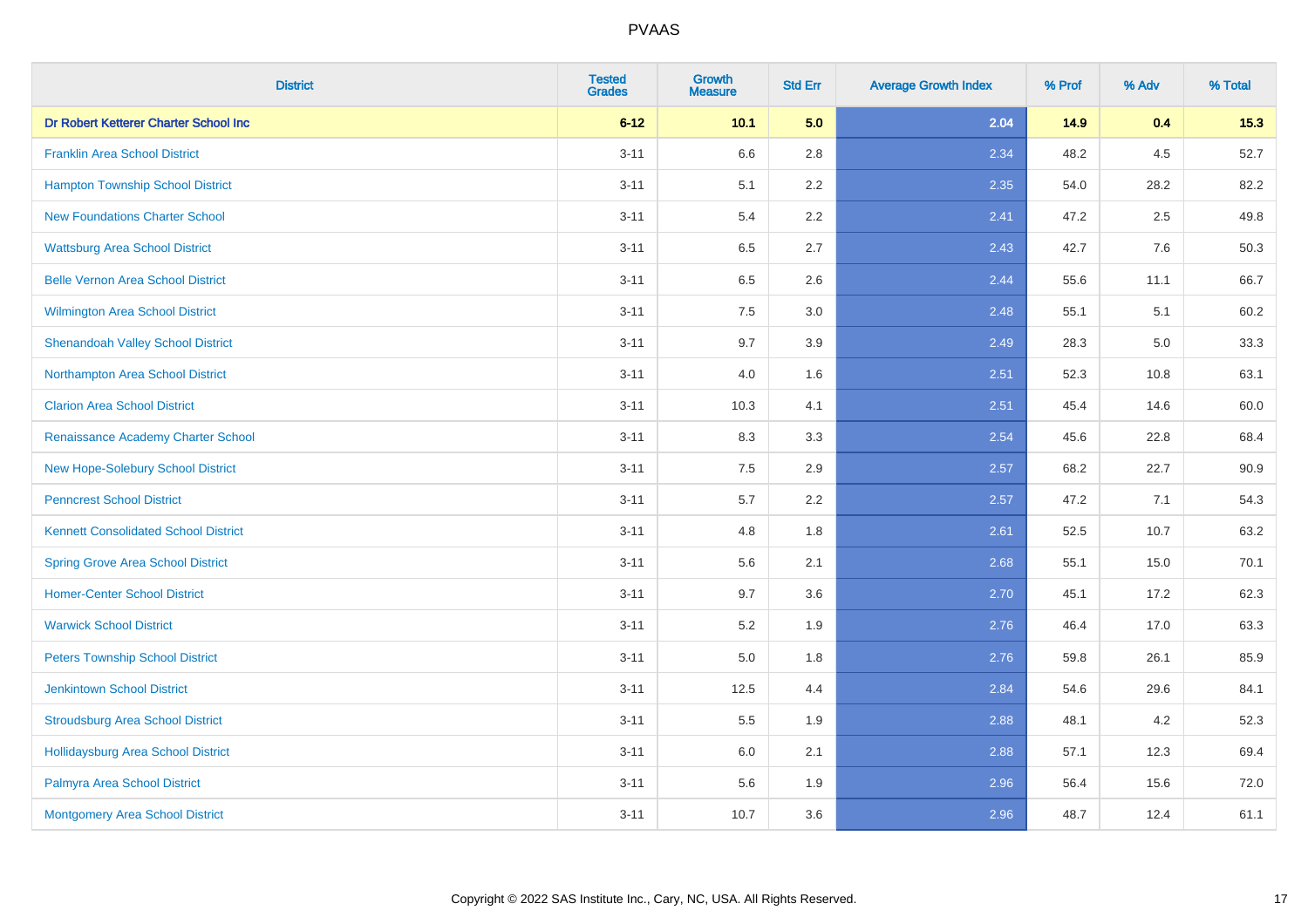| <b>District</b>                           | <b>Tested</b><br><b>Grades</b> | <b>Growth</b><br><b>Measure</b> | <b>Std Err</b> | <b>Average Growth Index</b> | % Prof | % Adv   | % Total |
|-------------------------------------------|--------------------------------|---------------------------------|----------------|-----------------------------|--------|---------|---------|
| Dr Robert Ketterer Charter School Inc     | $6 - 12$                       | 10.1                            | 5.0            | 2.04                        | 14.9   | 0.4     | 15.3    |
| <b>Neshaminy School District</b>          | $3 - 11$                       | 4.0                             | 1.3            | 3.02                        | 58.7   | $9.5\,$ | 68.2    |
| Northeastern York School District         | $3 - 11$                       | 5.9                             | 2.0            | 3.03                        | 51.1   | 16.6    | 67.6    |
| <b>Northern Cambria School District</b>   | $3 - 11$                       | 10.0                            | 3.3            | 3.04                        | 47.4   | 5.1     | 52.6    |
| <b>Saint Marys Area School District</b>   | $3 - 11$                       | 7.8                             | 2.6            | 3.04                        | 57.0   | 8.2     | 65.2    |
| <b>Connellsville Area School District</b> | $3 - 11$                       | 6.1                             | 2.0            | 3.05                        | 45.4   | 7.8     | 53.2    |
| <b>Ephrata Area School District</b>       | $3 - 11$                       | 5.6                             | 1.8            | 3.12                        | 54.7   | 9.5     | 64.2    |
| <b>Avon Grove Charter School</b>          | $3 - 11$                       | 9.0                             | 2.9            | 3.13                        | 58.8   | 16.7    | 75.5    |
| <b>Bethel Park School District</b>        | $3 - 11$                       | 5.6                             | 1.8            | 3.18                        | 65.3   | 18.6    | 83.9    |
| <b>Jamestown Area School District</b>     | $3 - 11$                       | 13.5                            | 4.2            | 3.19                        | 64.4   | 13.3    | 77.8    |
| <b>Sayre Area School District</b>         | $3 - 11$                       | 11.2                            | 3.5            | 3.20                        | 52.2   | 7.5     | 59.7    |
| <b>Wayne Highlands School District</b>    | $3 - 11$                       | 7.8                             | 2.4            | 3.23                        | 52.3   | 13.1    | 65.4    |
| <b>East Penn School District</b>          | $3 - 11$                       | 4.1                             | 1.3            | 3.27                        | 55.8   | 11.5    | 67.3    |
| Mechanicsburg Area School District        | $3 - 11$                       | 5.9                             | 1.8            | 3.29                        | 57.2   | 13.7    | 70.9    |
| <b>Central Dauphin School District</b>    | $3 - 11$                       | 4.4                             | 1.3            | 3.32                        | 53.3   | 7.4     | 60.7    |
| Mastery Charter School - Hardy Williams   | $3 - 11$                       | 11.4                            | 3.4            | 3.33                        | 44.3   | 5.7     | 50.0    |
| Pennsylvania Virtual Charter School       | $3 - 11$                       | 11.8                            | 3.5            | 3.37                        | 56.5   | 11.1    | 67.6    |
| <b>School Lane Charter School</b>         | $3 - 11$                       | 12.4                            | 3.6            | 3.43                        | 59.1   | 9.8     | 68.9    |
| <b>Whitehall-Coplay School District</b>   | $3 - 11$                       | 6.1                             | 1.8            | 3.45                        | 49.3   | 7.4     | 56.6    |
| <b>Hamburg Area School District</b>       | $3 - 11$                       | 8.9                             | 2.5            | 3.63                        | 43.5   | 8.2     | 51.7    |
| <b>Eastern York School District</b>       | $3 - 11$                       | 9.6                             | 2.6            | 3.71                        | 56.3   | 12.6    | 68.9    |
| <b>Midd-West School District</b>          | $3 - 11$                       | 10.3                            | 2.7            | 3.80                        | 58.0   | 13.4    | 71.4    |
| <b>Octorara Area School District</b>      | $3 - 11$                       | 9.1                             | 2.4            | 3.82                        | 52.1   | 8.5     | 60.6    |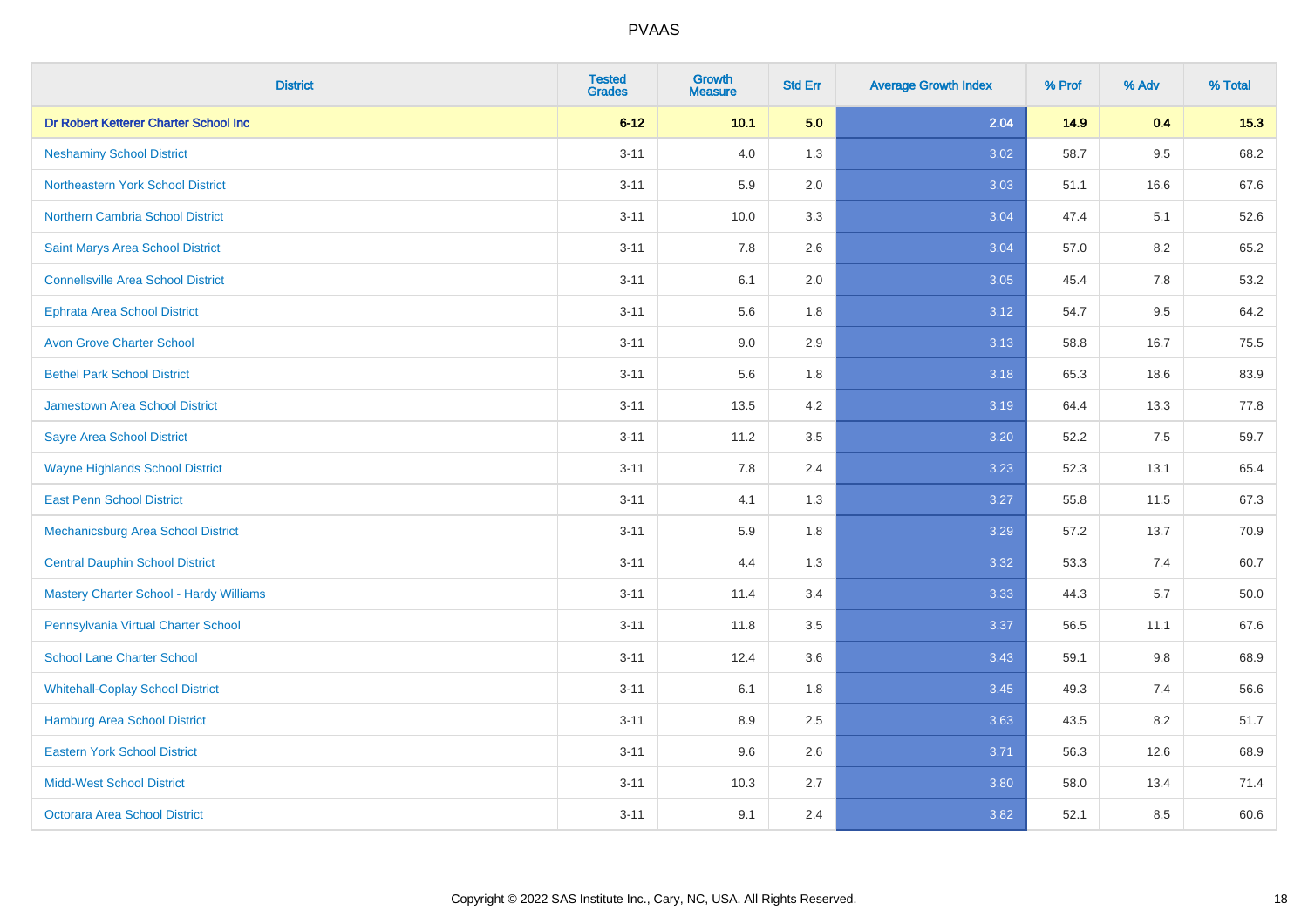| <b>District</b>                               | <b>Tested</b><br><b>Grades</b> | <b>Growth</b><br><b>Measure</b> | <b>Std Err</b> | <b>Average Growth Index</b> | % Prof | % Adv | % Total |
|-----------------------------------------------|--------------------------------|---------------------------------|----------------|-----------------------------|--------|-------|---------|
| Dr Robert Ketterer Charter School Inc         | $6 - 12$                       | 10.1                            | 5.0            | 2.04                        | 14.9   | 0.4   | 15.3    |
| <b>Eastern Lebanon County School District</b> | $3 - 11$                       | 8.6                             | $2.2\,$        | 3.84                        | 48.8   | 11.4  | 60.3    |
| <b>Lake-Lehman School District</b>            | $3 - 11$                       | 10.8                            | 2.7            | 3.93                        | 55.3   | 7.9   | 63.2    |
| <b>Greenwood School District</b>              | $3 - 11$                       | 15.9                            | 3.9            | 4.11                        | 50.0   | 25.0  | 75.0    |
| <b>Moon Area School District</b>              | $3 - 11$                       | 8.2                             | 1.9            | 4.25                        | 58.7   | 18.5  | 77.2    |
| <b>Parkland School District</b>               | $3 - 11$                       | 5.3                             | 1.2            | 4.30                        | 58.0   | 22.3  | 80.4    |
| <b>Iroquois School District</b>               | $3 - 11$                       | 13.1                            | 3.0            | 4.35                        | 48.2   | 7.8   | 56.0    |
| <b>Spring-Ford Area School District</b>       | $3 - 11$                       | 6.0                             | 1.3            | 4.46                        | 60.8   | 16.5  | 77.4    |
| Northern Bedford County School District       | $3 - 11$                       | 16.5                            | 3.6            | 4.58                        | 51.7   | 20.0  | 71.7    |
| <b>Littlestown Area School District</b>       | $3 - 11$                       | 11.4                            | 2.5            | 4.62                        | 55.2   | 10.4  | 65.6    |
| <b>Conestoga Valley School District</b>       | $3 - 11$                       | 8.7                             | 1.8            | 4.69                        | 60.3   | 13.5  | 73.8    |
| <b>Derry Area School District</b>             | $3 - 11$                       | 13.2                            | 2.8            | 4.69                        | 60.0   | 12.5  | 72.5    |
| <b>Fort Leboeuf School District</b>           | $3 - 11$                       | 11.7                            | 2.5            | 4.73                        | 48.5   | 21.1  | 69.6    |
| <b>Shippensburg Area School District</b>      | $3 - 11$                       | 9.3                             | 1.9            | 4.84                        | 53.1   | 10.2  | 63.3    |
| <b>York Suburban School District</b>          | $3 - 11$                       | 10.1                            | 2.1            | 4.91                        | 53.5   | 27.8  | 81.3    |
| <b>West Perry School District</b>             | $3 - 11$                       | 12.5                            | 2.5            | 4.99                        | 56.6   | 8.4   | 65.0    |
| <b>Cornwall-Lebanon School District</b>       | $3 - 11$                       | 8.3                             | 1.6            | 5.08                        | 47.2   | 8.4   | 55.6    |
| <b>Cocalico School District</b>               | $3 - 11$                       | 10.6                            | 2.0            | 5.18                        | 50.8   | 14.1  | 64.8    |
| <b>Haverford Township School District</b>     | $3 - 11$                       | 8.0                             | 1.5            | 5.27                        | 53.0   | 25.5  | 78.6    |
| Fox Chapel Area School District               | $3 - 11$                       | 9.8                             | 1.8            | 5.36                        | 56.6   | 28.6  | 85.2    |
| <b>Mifflin County School District</b>         | $3 - 11$                       | 9.1                             | 1.7            | 5.49                        | 47.1   | 6.7   | 53.8    |
| <b>Unionville-Chadds Ford School District</b> | $3 - 11$                       | 17.1                            | 3.1            | 5.51                        | 68.1   | 13.2  | 81.3    |
| <b>Mountain View School District</b>          | $3 - 11$                       | 20.9                            | 3.5            | 5.91                        | 57.8   | 20.3  | 78.1    |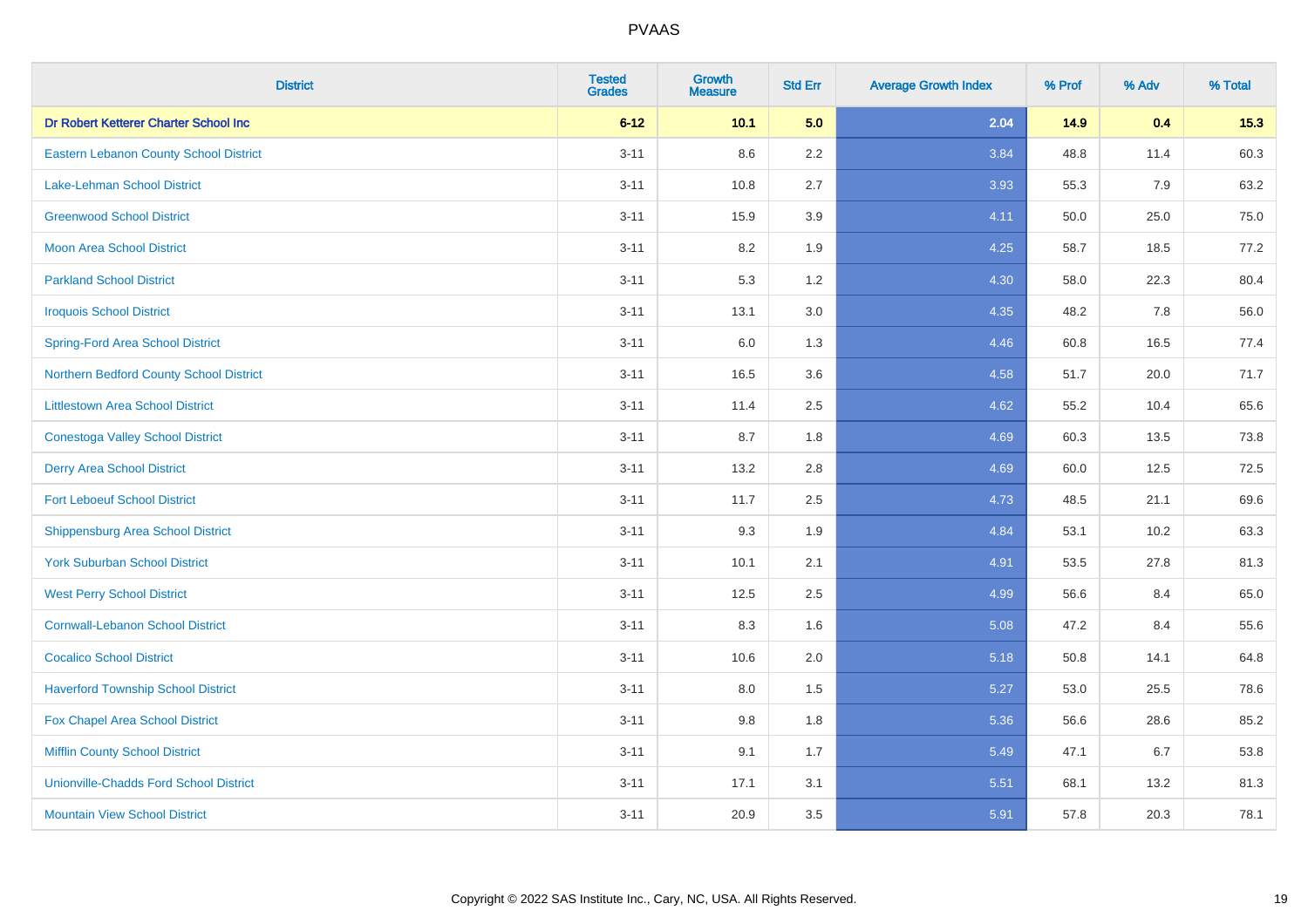| <b>District</b>                             | <b>Tested</b><br><b>Grades</b> | <b>Growth</b><br><b>Measure</b> | <b>Std Err</b> | <b>Average Growth Index</b> | % Prof | % Adv | % Total |
|---------------------------------------------|--------------------------------|---------------------------------|----------------|-----------------------------|--------|-------|---------|
| Dr Robert Ketterer Charter School Inc       | $6 - 12$                       | 10.1                            | 5.0            | 2.04                        | 14.9   | 0.4   | 15.3    |
| <b>Saucon Valley School District</b>        | $3 - 11$                       | 14.7                            | 2.5            | 5.98                        | 48.7   | 20.2  | 69.0    |
| <b>Abington Heights School District</b>     | $3 - 11$                       | 13.5                            | 2.2            | 6.27                        | 58.3   | 16.2  | 74.5    |
| <b>Pine-Richland School District</b>        | $3 - 11$                       | 11.5                            | 1.8            | 6.31                        | 60.6   | 24.4  | 85.0    |
| <b>Deer Lakes School District</b>           | $3 - 11$                       | 17.0                            | 2.7            | 6.32                        | 61.5   | 16.4  | 77.9    |
| <b>Hazleton Area School District</b>        | $3 - 11$                       | 9.6                             | 1.4            | 6.77                        | 45.0   | 7.8   | 52.9    |
| Southern York County School District        | $3 - 11$                       | 14.2                            | 2.1            | 6.91                        | 55.1   | 18.1  | 73.1    |
| <b>Delaware Valley School District</b>      | $3 - 11$                       | 12.6                            | 1.8            | 6.93                        | 55.2   | 16.2  | 71.4    |
| <b>Reading School District</b>              | $3 - 11$                       | 10.1                            | 1.4            | 7.25                        | 24.7   | 2.4   | 27.2    |
| <b>Valley View School District</b>          | $3 - 11$                       | 18.1                            | 2.4            | 7.42                        | 53.7   | 14.7  | 68.4    |
| Pennsylvania Cyber Charter School           | $3 - 11$                       | 11.6                            | 1.5            | 7.54                        | 46.3   | 5.0   | 51.3    |
| <b>Upper Merion Area School District</b>    | $3 - 11$                       | 15.3                            | 2.0            | 7.62                        | 59.3   | 19.3  | 78.6    |
| <b>Council Rock School District</b>         | $3 - 11$                       | 8.9                             | 1.2            | 7.65                        | 62.8   | 16.6  | 79.4    |
| <b>Penn-Trafford School District</b>        | $3 - 11$                       | 13.4                            | 1.7            | 7.87                        | 62.3   | 21.9  | 84.2    |
| <b>Pennsbury School District</b>            | $3 - 11$                       | 11.7                            | 1.5            | 7.90                        | 60.1   | 21.3  | 81.3    |
| <b>Great Valley School District</b>         | $3 - 11$                       | 15.0                            | 1.9            | 7.98                        | 50.0   | 35.0  | 85.0    |
| <b>Northern York County School District</b> | $3 - 11$                       | 15.6                            | 2.0            | 7.98                        | 57.4   | 11.5  | 68.8    |
| <b>Springfield School District</b>          | $3 - 11$                       | 13.8                            | 1.7            | 7.99                        | 60.9   | 21.5  | 82.4    |
| <b>Bethlehem Area School District</b>       | $3 - 11$                       | 9.3                             | 1.1            | 8.15                        | 44.7   | 12.0  | 56.7    |
| <b>Colonial School District</b>             | $3 - 11$                       | 14.0                            | 1.7            | 8.21                        | 60.2   | 19.6  | 79.8    |
| <b>Souderton Area School District</b>       | $3 - 11$                       | 12.4                            | 1.5            | 8.28                        | 61.7   | 15.2  | 76.9    |
| <b>North Penn School District</b>           | $3 - 11$                       | 9.1                             | 1.1            | 8.36                        | 55.8   | 17.0  | 72.8    |
| <b>Dallastown Area School District</b>      | $3 - 11$                       | 13.5                            | 1.5            | 8.84                        | 56.0   | 17.9  | 73.8    |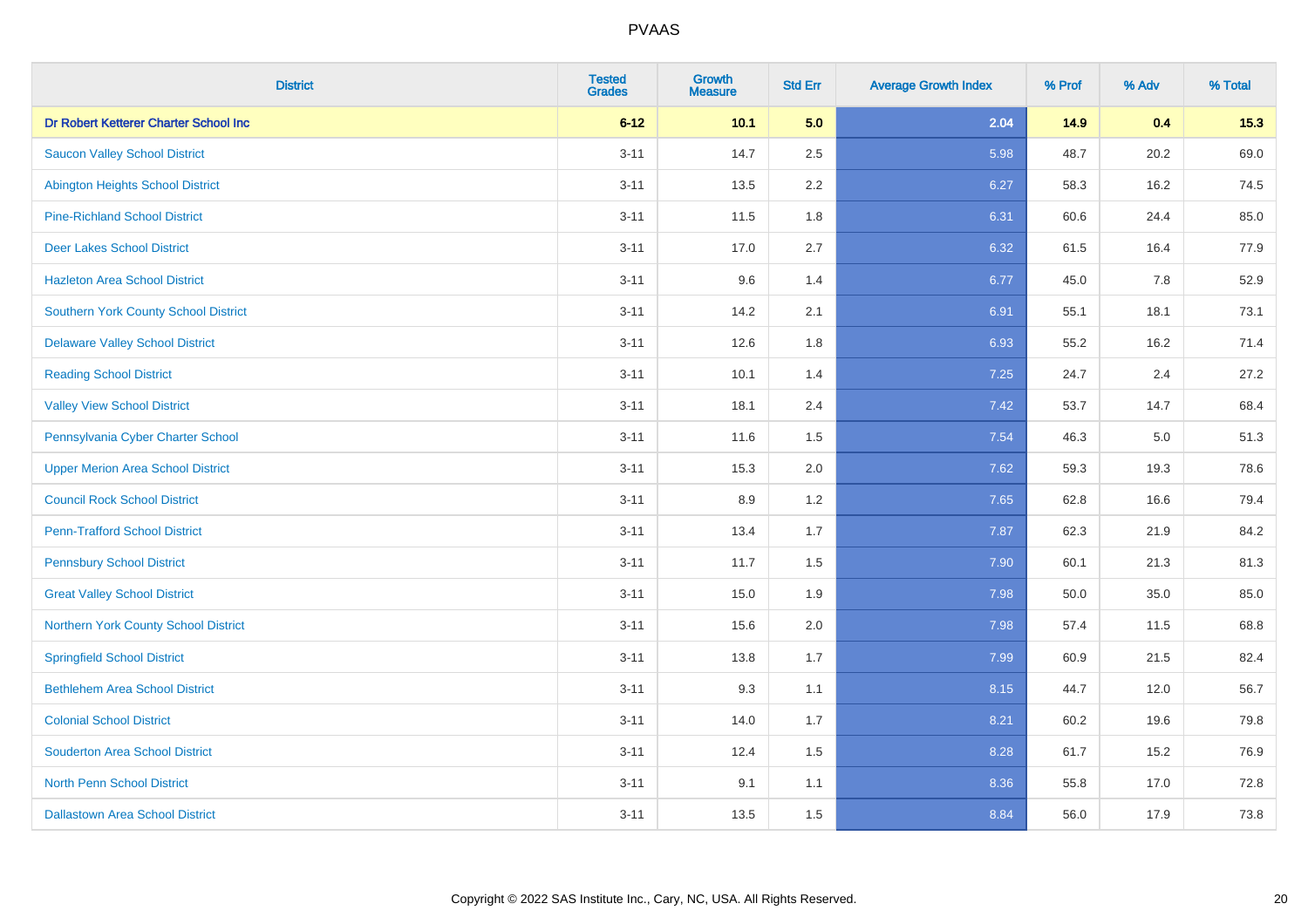| <b>District</b>                           | <b>Tested</b><br><b>Grades</b> | <b>Growth</b><br><b>Measure</b> | <b>Std Err</b> | <b>Average Growth Index</b> | % Prof | % Adv   | % Total |
|-------------------------------------------|--------------------------------|---------------------------------|----------------|-----------------------------|--------|---------|---------|
| Dr Robert Ketterer Charter School Inc     | $6 - 12$                       | 10.1                            | 5.0            | 2.04                        | 14.9   | 0.4     | 15.3    |
| <b>Norwin School District</b>             | $3 - 11$                       | 18.0                            | 1.7            | 10.37                       | 58.5   | 27.0    | 85.4    |
| <b>West Chester Area School District</b>  | $3 - 11$                       | 12.6                            | 1.2            | 10.38                       | 66.8   | 20.2    | 87.0    |
| <b>Upper Saint Clair School District</b>  | $3 - 11$                       | 18.5                            | 1.7            | 10.65                       | 61.8   | 30.1    | 91.9    |
| <b>Downingtown Area School District</b>   | $3 - 11$                       | 12.1                            | 1.1            | 10.67                       | 60.0   | 23.5    | 83.6    |
| <b>Upper Perkiomen School District</b>    | $3 - 11$                       | 22.1                            | 2.1            | 10.74                       | 57.7   | 13.2    | 70.9    |
| <b>North Allegheny School District</b>    | $3 - 11$                       | 17.4                            | 1.3            | 13.52                       | 59.5   | 28.1    | 87.6    |
| <b>State College Area School District</b> | $3 - 11$                       | 20.5                            | 1.4            | 14.33                       | 58.0   | 25.9    | 84.0    |
| <b>Lower Merion School District</b>       | $3 - 11$                       | 19.0                            | 1.3            | 14.93                       | 55.6   | 29.9    | 85.5    |
| <b>York City School District</b>          | $3 - 12$                       | $-28.9$                         | 2.1            | $-13.59$                    | 6.0    | 0.3     | 6.2     |
| <b>Lancaster School District</b>          | $3 - 12$                       | $-15.8$                         | 1.5            | $-10.90$                    | 14.6   | 2.3     | 16.9    |
| <b>Erie City School District</b>          | $3-12$                         | $-14.5$                         | 1.6            | $-9.26$                     | 25.4   | 3.0     | 28.4    |
| <b>Norristown Area School District</b>    | $3 - 12$                       | $-12.8$                         | 1.6            | $-7.98$                     | 23.5   | $2.3\,$ | 25.7    |
| <b>Tulpehocken Area School District</b>   | $3 - 12$                       | $-13.7$                         | 2.8            | $-4.81$                     | 36.7   | 2.8     | 39.4    |
| <b>Penns Manor Area School District</b>   | $3 - 12$                       | $-17.0$                         | 3.7            | $-4.52$                     | 29.7   | 3.1     | 32.8    |
| <b>Annville-Cleona School District</b>    | $3 - 12$                       | $-12.1$                         | 2.7            | $-4.46$                     | 34.9   | 7.8     | 42.6    |
| <b>Lampeter-Strasburg School District</b> | $3 - 12$                       | $-8.6$                          | 2.0            | $-4.33$                     | 55.1   | 9.8     | 64.8    |
| <b>West Mifflin Area School District</b>  | $3 - 12$                       | $-12.3$                         | 2.9            | $-4.22$                     | 39.7   | 10.3    | 50.0    |
| Catasauqua Area School District           | $3 - 12$                       | $-12.1$                         | 3.0            | $-4.00$                     | 36.8   | 7.6     | 44.3    |
| <b>Bradford Area School District</b>      | $3-12$                         | $-9.3$                          | 2.4            | $-3.87$                     | 45.8   | 8.3     | 54.2    |
| Northern Lehigh School District           | $3 - 12$                       | $-10.4$                         | 2.7            | $-3.82$                     | 28.0   | 9.3     | 37.3    |
| <b>Interboro School District</b>          | $3 - 12$                       | $-7.3$                          | 2.1            | $-3.43$                     | 46.6   | 4.8     | 51.4    |
| <b>Tamaqua Area School District</b>       | $3-12$                         | $-8.2$                          | 2.5            | $-3.24$                     | 44.5   | 1.9     | 46.4    |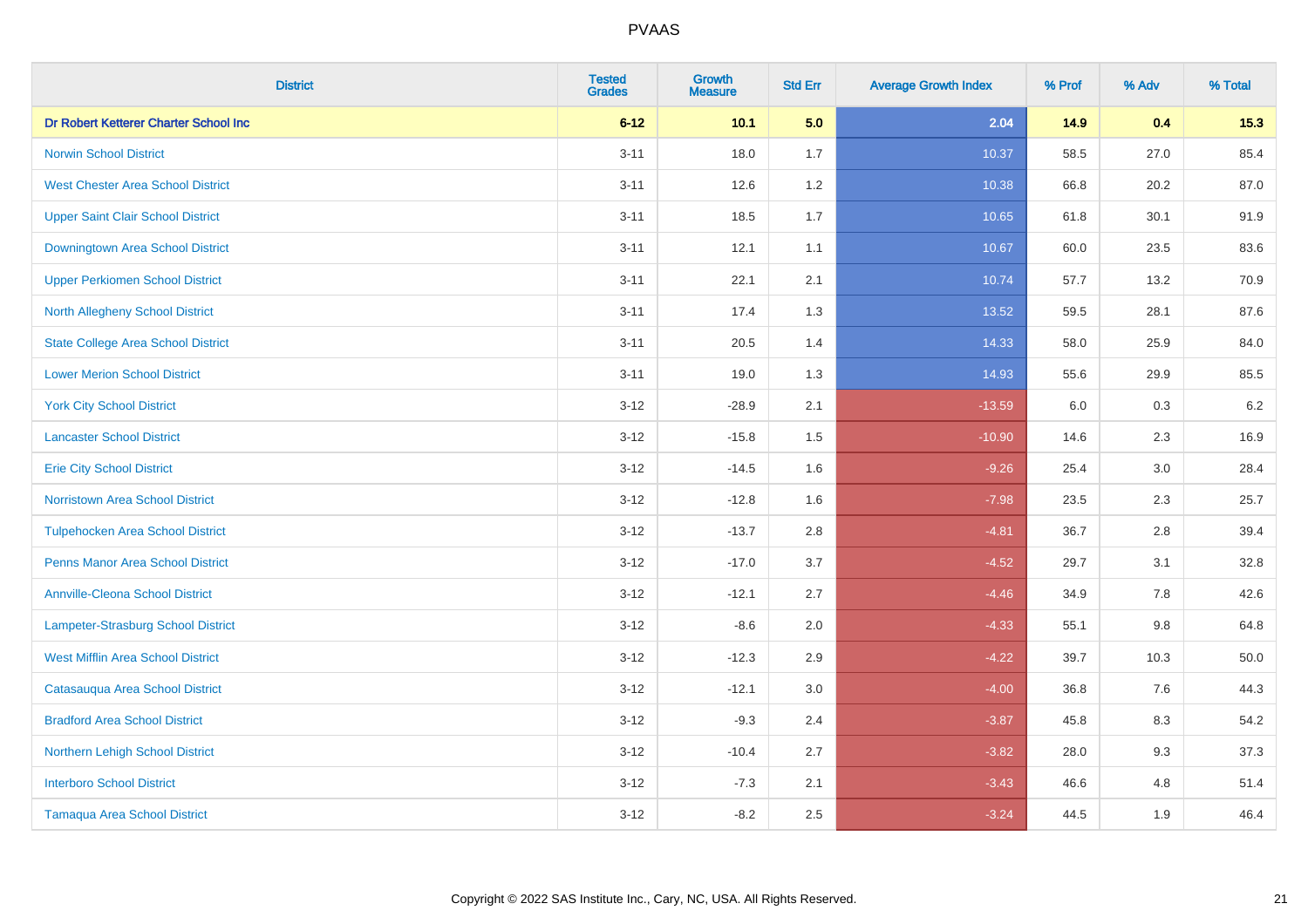| <b>District</b>                                 | <b>Tested</b><br><b>Grades</b> | <b>Growth</b><br><b>Measure</b> | <b>Std Err</b> | <b>Average Growth Index</b> | % Prof | % Adv   | % Total |
|-------------------------------------------------|--------------------------------|---------------------------------|----------------|-----------------------------|--------|---------|---------|
| Dr Robert Ketterer Charter School Inc           | $6 - 12$                       | 10.1                            | 5.0            | 2.04                        | 14.9   | 0.4     | 15.3    |
| <b>Waynesboro Area School District</b>          | $3 - 12$                       | $-6.1$                          | 1.9            | $-3.20$                     | 50.0   | $6.8\,$ | 56.8    |
| <b>Conneaut School District</b>                 | $3 - 12$                       | $-7.5$                          | 2.6            | $-2.91$                     | 38.4   | 7.4     | 45.8    |
| <b>Easton Area School District</b>              | $3 - 12$                       | $-4.1$                          | 1.4            | $-2.91$                     | 39.9   | 4.0     | 43.9    |
| <b>Union City Area School District</b>          | $3-12$                         | $-10.2$                         | 3.6            | $-2.87$                     | 42.9   | 3.2     | 46.0    |
| <b>Northern Potter School District</b>          | $3 - 12$                       | $-13.1$                         | 4.6            | $-2.84$                     | 37.5   | 0.0     | 37.5    |
| <b>Quakertown Community School District</b>     | $3 - 12$                       | $-4.4$                          | 1.6            | $-2.70$                     | 56.5   | 10.0    | 66.6    |
| <b>New Castle Area School District</b>          | $3 - 12$                       | $-6.4$                          | 2.4            | $-2.66$                     | 32.5   | 4.3     | 36.8    |
| Northern Tioga School District                  | $3 - 12$                       | $-7.5$                          | 2.8            | $-2.64$                     | 54.0   | 1.2     | 55.2    |
| <b>Juniata County School District</b>           | $3-12$                         | $-4.9$                          | 2.1            | $-2.26$                     | 38.5   | 2.9     | 41.4    |
| <b>Keystone Education Center Charter School</b> | $3 - 12$                       | $-12.9$                         | 5.9            | $-2.19$                     | 28.0   | 0.0     | 28.0    |
| Susquehanna Township School District            | $3 - 12$                       | $-5.8$                          | 2.7            | $-2.17$                     | 36.0   | 5.6     | 41.6    |
| <b>Forest City Regional School District</b>     | $3 - 12$                       | $-6.0$                          | $3.0\,$        | $-1.96$                     | 44.1   | $0.0\,$ | 44.1    |
| <b>Central Columbia School District</b>         | $3 - 12$                       | $-4.8$                          | 2.6            | $-1.86$                     | 53.7   | 14.8    | 68.5    |
| <b>Brownsville Area School District</b>         | $3 - 12$                       | $-7.2$                          | 3.9            | $-1.83$                     | 34.4   | 6.1     | 40.5    |
| <b>Old Forge School District</b>                | $3 - 12$                       | $-5.9$                          | 3.4            | $-1.73$                     | 52.9   | 7.1     | 60.0    |
| <b>Twin Valley School District</b>              | $3 - 12$                       | $-3.6$                          | 2.1            | $-1.69$                     | 49.6   | 7.1     | 56.8    |
| <b>Pottstown School District</b>                | $3 - 12$                       | $-4.0$                          | 2.4            | $-1.68$                     | 29.8   | 1.2     | 31.0    |
| <b>Bristol Borough School District</b>          | $3 - 12$                       | $-4.3$                          | 3.4            | $-1.27$                     | 39.7   | 1.3     | 41.0    |
| <b>Apollo-Ridge School District</b>             | $3 - 12$                       | $-4.7$                          | 3.7            | $-1.24$                     | 50.0   | 10.0    | 60.0    |
| <b>Scranton School District</b>                 | $3-12$                         | $-2.9$                          | 2.4            | $-1.22$                     | 45.6   | 3.6     | 49.1    |
| <b>Chestnut Ridge School District</b>           | $3 - 12$                       | $-3.4$                          | 2.9            | $-1.17$                     | 46.6   | 5.8     | 52.4    |
| <b>Conemaugh Township Area School District</b>  | $3 - 12$                       | $-3.7$                          | 3.4            | $-1.09$                     | 53.8   | 17.6    | 71.4    |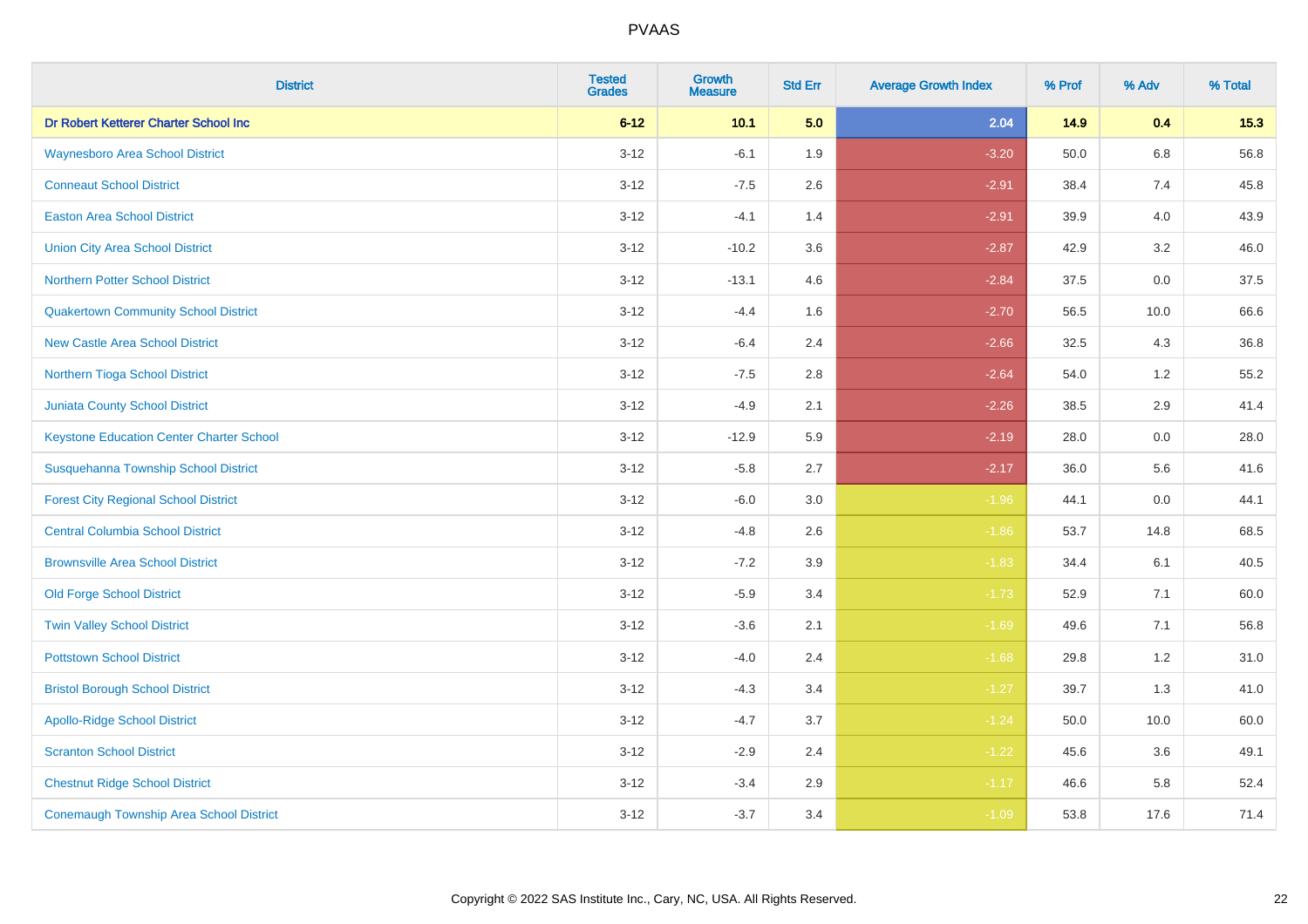| <b>District</b>                               | <b>Tested</b><br><b>Grades</b> | <b>Growth</b><br><b>Measure</b> | <b>Std Err</b> | <b>Average Growth Index</b> | % Prof | % Adv | % Total |
|-----------------------------------------------|--------------------------------|---------------------------------|----------------|-----------------------------|--------|-------|---------|
| Dr Robert Ketterer Charter School Inc         | $6 - 12$                       | 10.1                            | 5.0            | 2.04                        | 14.9   | 0.4   | 15.3    |
| <b>Columbia Borough School District</b>       | $3 - 12$                       | $-3.1$                          | 3.5            | $-0.89$                     | 29.5   | 1.9   | 31.4    |
| <b>Conemaugh Valley School District</b>       | $3 - 12$                       | $-3.2$                          | 4.1            | $-0.78$                     | 48.2   | 5.6   | 53.7    |
| <b>Turkeyfoot Valley Area School District</b> | $3 - 12$                       | $-4.3$                          | 5.6            | $-0.76$                     | 22.0   | 5.1   | 27.1    |
| <b>Clarion-Limestone Area School District</b> | $3 - 12$                       | $-2.5$                          | 4.1            | $-0.60$                     | 56.8   | 6.8   | 63.6    |
| <b>Manheim Township School District</b>       | $3 - 12$                       | $-0.9$                          | 1.6            | $-0.58$                     | 53.2   | 15.5  | 68.7    |
| Elizabethtown Area School District            | $3 - 12$                       | $-0.9$                          | 1.9            | $-0.47$                     | 50.0   | 11.2  | 61.2    |
| <b>Conewago Valley School District</b>        | $3 - 12$                       | $-0.9$                          | 2.0            | $-0.45$                     | 51.7   | 9.6   | 61.3    |
| <b>Bangor Area School District</b>            | $3 - 12$                       | $-0.9$                          | 2.0            | $-0.43$                     | 44.3   | 4.7   | 49.0    |
| <b>Panther Valley School District</b>         | $3 - 12$                       | $-0.6$                          | 3.3            | $-0.19$                     | 47.9   | 4.3   | 52.1    |
| <b>Millville Area School District</b>         | $3 - 12$                       | $-0.9$                          | 4.7            | $-0.18$                     | 51.4   | 5.4   | 56.8    |
| <b>Kutztown Area School District</b>          | $3 - 12$                       | $-0.2$                          | 3.2            | $-0.05$                     | 55.4   | 13.3  | 68.7    |
| <b>Avella Area School District</b>            | $3 - 12$                       | $-0.3$                          | 4.7            | $-0.05$                     | 49.3   | 14.5  | 63.8    |
| <b>Smethport Area School District</b>         | $3 - 12$                       | $0.6\,$                         | 3.9            | 0.15                        | 37.0   | 1.8   | 38.9    |
| <b>Wyomissing Area School District</b>        | $3 - 12$                       | 0.8                             | 2.6            | 0.33                        | 55.7   | 17.6  | 73.3    |
| <b>Tussey Mountain School District</b>        | $3 - 12$                       | 1.5                             | 3.7            | 0.40                        | 38.6   | 1.8   | 40.4    |
| <b>Newport School District</b>                | $3 - 12$                       | 1.4                             | 3.5            | 0.41                        | 51.5   | 10.3  | 61.8    |
| <b>Roberto Clemente Charter School</b>        | $3 - 12$                       | 2.2                             | 4.9            | 0.45                        | 27.5   | 5.0   | 32.5    |
| <b>Purchase Line School District</b>          | $3 - 12$                       | 1.7                             | 3.5            | 0.47                        | 43.1   | 5.4   | 48.5    |
| <b>Radnor Township School District</b>        | $3 - 12$                       | 1.0                             | 2.1            | 0.50                        | 65.0   | 23.2  | 88.2    |
| <b>Union School District</b>                  | $3 - 12$                       | 2.3                             | 4.2            | 0.54                        | 32.6   | 7.0   | 39.5    |
| <b>Camp Hill School District</b>              | $3 - 12$                       | 2.3                             | 3.0            | 0.78                        | 53.6   | 17.5  | 71.1    |
| <b>North Clarion County School District</b>   | $3 - 12$                       | 3.7                             | 4.3            | 0.85                        | 67.5   | 15.0  | 82.5    |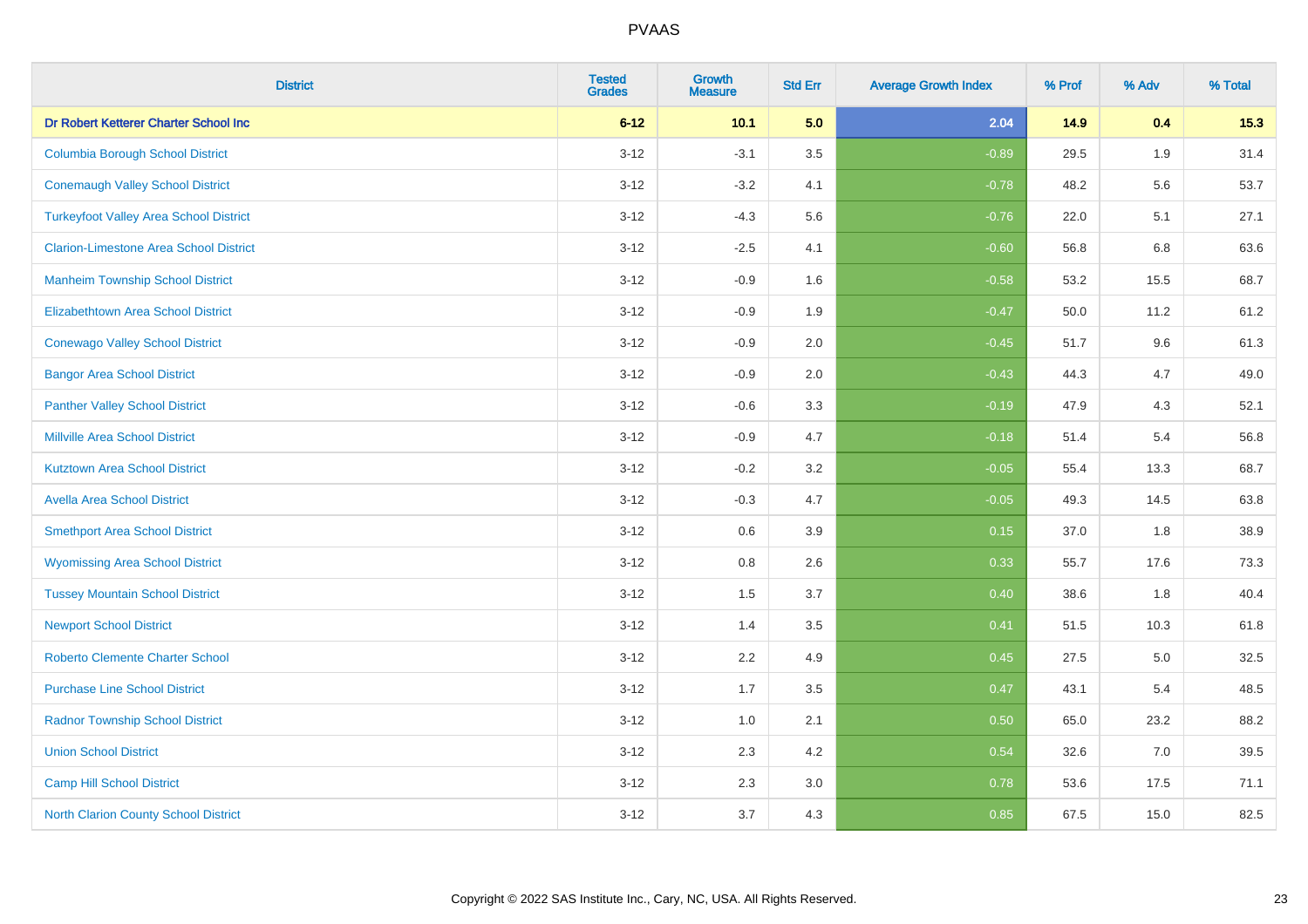| <b>District</b>                                        | <b>Tested</b><br><b>Grades</b> | <b>Growth</b><br><b>Measure</b> | <b>Std Err</b> | <b>Average Growth Index</b> | % Prof | % Adv   | % Total |
|--------------------------------------------------------|--------------------------------|---------------------------------|----------------|-----------------------------|--------|---------|---------|
| Dr Robert Ketterer Charter School Inc                  | $6 - 12$                       | 10.1                            | 5.0            | 2.04                        | 14.9   | 0.4     | 15.3    |
| <b>Woodland Hills School District</b>                  | $3 - 12$                       | 3.2                             | 2.6            | 1.22                        | 31.4   | $3.6\,$ | 35.0    |
| <b>Donegal School District</b>                         | $3 - 12$                       | 3.1                             | 2.4            | 1.29                        | 60.6   | 9.1     | 69.7    |
| <b>West York Area School District</b>                  | $3 - 12$                       | 3.2                             | 2.3            | 1.38                        | 53.8   | 4.4     | 58.2    |
| <b>Loyalsock Township School District</b>              | $3 - 12$                       | 4.2                             | 2.8            | $1.47$                      | 54.3   | 2.1     | 56.4    |
| <b>Hermitage School District</b>                       | $3 - 12$                       | 3.8                             | 2.4            | 1.60                        | 57.5   | 9.3     | 66.8    |
| <b>Oswayo Valley School District</b>                   | $3-12$                         | 8.5                             | 5.0            | 1.68                        | 50.0   | 16.7    | 66.7    |
| <b>Pottsville Area School District</b>                 | $3 - 12$                       | 4.4                             | 2.3            | 1.94                        | 44.8   | 5.4     | 50.2    |
| <b>West Allegheny School District</b>                  | $3 - 12$                       | 4.0                             | 2.1            | 1.96                        | 63.1   | 15.7    | 78.8    |
| Altoona Area School District                           | $3 - 12$                       | 3.3                             | 1.6            | 1.99                        | 47.7   | 8.2     | 55.9    |
| <b>Chester Charter Scholars Academy Charter School</b> | $3 - 12$                       | 8.4                             | 4.1            | 2.03                        | 23.4   | 0.0     | 23.4    |
| South Western School District                          | $3 - 12$                       | 3.9                             | 1.9            | 2.08                        | 60.2   | 8.1     | 68.3    |
| <b>Grove City Area School District</b>                 | $3-12$                         | 5.1                             | 2.4            | 2.09                        | 36.4   | 16.5    | 52.8    |
| <b>Eastern Lancaster County School District</b>        | $3 - 12$                       | 4.5                             | 2.2            | 2.09                        | 46.3   | 11.4    | 57.6    |
| Pennsylvania Distance Learning Charter School          | $3 - 12$                       | 9.3                             | 4.2            | 2.22                        | 42.2   | 3.1     | 45.3    |
| Lincoln Leadership Academy Charter School              | $3-12$                         | 14.2                            | 6.4            | 2.22                        | 23.5   | 0.0     | 23.5    |
| People For People Charter School                       | $3 - 12$                       | 13.3                            | 5.5            | 2.43                        | 13.5   | 0.0     | 13.5    |
| <b>Wyalusing Area School District</b>                  | $3 - 12$                       | 8.8                             | 3.3            | 2.68                        | 54.6   | 11.7    | 66.2    |
| <b>Hempfield Area School District</b>                  | $3 - 12$                       | 4.6                             | 1.6            | 2.86                        | 53.5   | 20.1    | 73.6    |
| <b>Daniel Boone Area School District</b>               | $3-12$                         | 5.7                             | 2.0            | 2.88                        | 51.0   | 11.5    | 62.6    |
| <b>Dover Area School District</b>                      | $3 - 12$                       | 6.0                             | 2.1            | 2.94                        | 52.2   | 6.0     | 58.2    |
| <b>Cranberry Area School District</b>                  | $3 - 12$                       | 9.2                             | 3.0            | 3.04                        | 47.5   | 10.2    | 57.6    |
| Ambridge Area School District                          | $3-12$                         | 9.1                             | 2.6            | 3.46                        | 50.4   | 10.7    | 61.1    |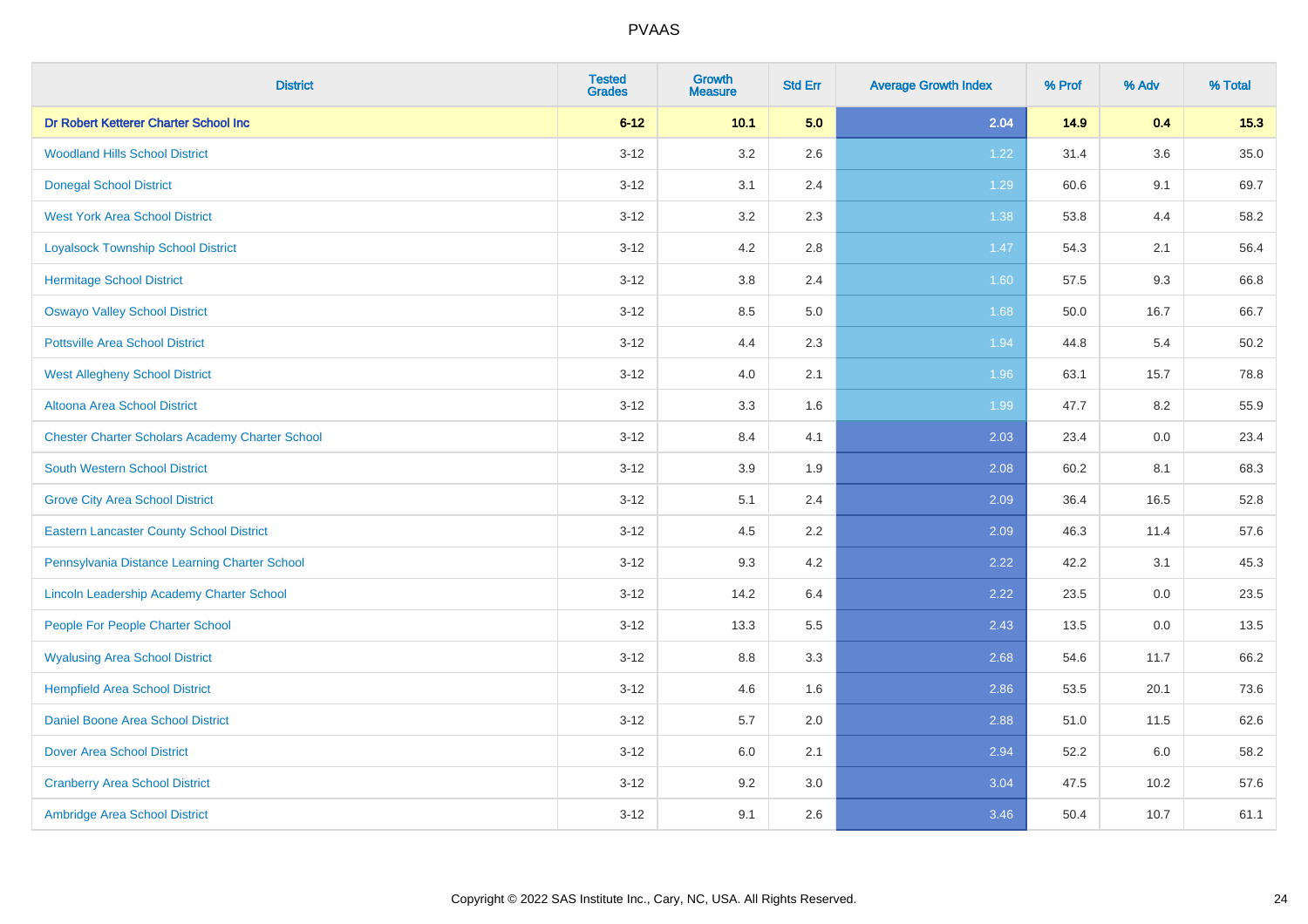| <b>District</b>                               | <b>Tested</b><br><b>Grades</b> | <b>Growth</b><br><b>Measure</b> | <b>Std Err</b> | <b>Average Growth Index</b> | % Prof | % Adv | % Total |
|-----------------------------------------------|--------------------------------|---------------------------------|----------------|-----------------------------|--------|-------|---------|
| Dr Robert Ketterer Charter School Inc         | $6 - 12$                       | 10.1                            | 5.0            | 2.04                        | 14.9   | 0.4   | 15.3    |
| Pen Argyl Area School District                | $3 - 12$                       | 9.2                             | 2.7            | 3.46                        | 50.0   | 12.6  | 62.6    |
| Selinsgrove Area School District              | $3 - 12$                       | 8.3                             | 2.3            | 3.54                        | 56.8   | 10.0  | 66.8    |
| <b>West Shore School District</b>             | $3 - 12$                       | 5.0                             | 1.4            | 3.59                        | 54.2   | 9.4   | 63.6    |
| <b>Mckeesport Area School District</b>        | $3 - 12$                       | 9.0                             | 2.4            | 3.72                        | 31.0   | 4.5   | 35.5    |
| <b>Allentown City School District</b>         | $3 - 12$                       | 5.3                             | 1.4            | 3.88                        | 25.3   | 2.7   | 28.0    |
| <b>William Penn School District</b>           | $3-12$                         | 8.3                             | 2.1            | 3.99                        | 35.6   | 3.0   | 38.7    |
| <b>Greater Nanticoke Area School District</b> | $3 - 12$                       | 11.2                            | 2.8            | 4.01                        | 38.0   | 12.4  | 50.4    |
| Montoursville Area School District            | $3 - 12$                       | 10.8                            | 2.5            | 4.24                        | 44.6   | 20.1  | 64.8    |
| Pocono Mountain School District               | $3 - 12$                       | 6.8                             | 1.5            | 4.62                        | 45.8   | 5.0   | 50.7    |
| <b>Upper Darby School District</b>            | $3 - 12$                       | 6.9                             | 1.5            | 4.62                        | 45.0   | 6.7   | 51.7    |
| Penns Valley Area School District             | $3 - 12$                       | 14.0                            | 2.9            | 4.80                        | 41.9   | 23.1  | 65.0    |
| <b>Wilson School District</b>                 | $3 - 12$                       | $8.8\,$                         | 1.5            | 5.96                        | 52.6   | 14.6  | 67.2    |
| <b>Ridley School District</b>                 | $3 - 12$                       | 10.0                            | 1.6            | 6.10                        | 45.6   | 8.2   | 53.8    |
| <b>Central York School District</b>           | $3 - 12$                       | 12.3                            | 1.7            | 7.20                        | 55.5   | 11.5  | 67.0    |
| <b>Tyrone Area School District</b>            | $3 - 12$                       | 19.7                            | 2.5            | 7.87                        | 60.4   | 16.7  | 77.1    |
| <b>Upper Dublin School District</b>           | $3 - 12$                       | 15.4                            | 1.8            | 8.53                        | 60.8   | 24.8  | 85.6    |
| Philadelphia City School District             | $3 - 12$                       | 7.5                             | 0.6            | 12.64                       | 38.4   | 7.0   | 45.4    |
| <b>Cumberland Valley School District</b>      | $3 - 12$                       | 18.5                            | 1.3            | 14.64                       | 60.7   | 23.4  | 84.1    |
| Esperanza Academy Charter School              | $4 - 11$                       | 4.0                             | 2.5            | 1.61                        | 32.4   | 0.7   | 33.1    |
| Mastery Charter School - Pickett Campus       | $6 - 10$                       | 5.6                             | 5.7            | 1.00                        | 27.8   | 0.0   | 27.8    |
| <b>Innovative Arts Academy Charter School</b> | $6 - 11$                       | $-9.1$                          | 3.7            | $-2.44$                     | 9.5    | 0.0   | 9.5     |
| La Academia Partnership Charter School        | $6 - 11$                       | $-11.0$                         | 4.7            | $-2.34$                     | 6.8    | 0.0   | 6.8     |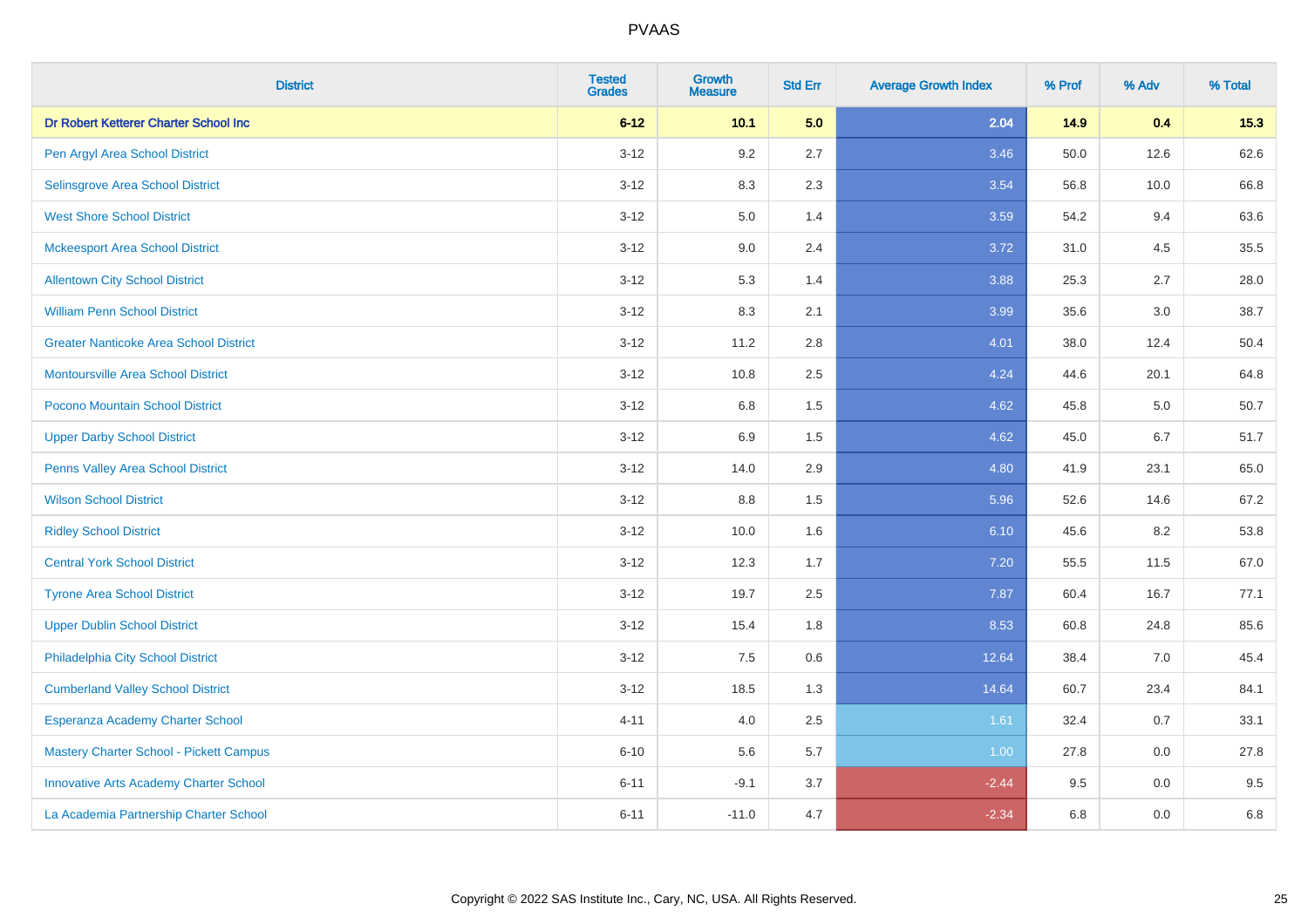| <b>District</b>                                                       | <b>Tested</b><br><b>Grades</b> | <b>Growth</b><br><b>Measure</b> | <b>Std Err</b> | <b>Average Growth Index</b> | % Prof | % Adv   | % Total |
|-----------------------------------------------------------------------|--------------------------------|---------------------------------|----------------|-----------------------------|--------|---------|---------|
| Dr Robert Ketterer Charter School Inc                                 | $6 - 12$                       | 10.1                            | 5.0            | 2.04                        | 14.9   | 0.4     | 15.3    |
| Perseus House Charter School Of Excellence                            | $6 - 11$                       | $-5.2$                          | 3.0            | $-1.72$                     | 16.5   | 0.0     | 16.5    |
| Urban Pathways 6-12 Charter School                                    | $6 - 11$                       | 4.8                             | 6.4            | 0.75                        | 28.6   | 0.0     | 28.6    |
| Center For Student Learning Charter School At Pennsbury               | $6 - 12$                       | $-2.9$                          | 6.1            | $-0.47$                     | 42.9   | $0.0\,$ | 42.9    |
| Dr Robert Ketterer Charter School Inc                                 | $6 - 12$                       | 10.1                            | 5.0            | 2.04                        | 14.9   | 0.4     | 15.3    |
| 21st Century Cyber Charter School                                     | $6 - 12$                       | 5.7                             | 2.3            | 2.50                        | 56.7   | 8.3     | 65.0    |
| <b>Mastery Charter School - Gratz Campus</b>                          | $7 - 10$                       | $-23.9$                         | 4.5            | $-5.29$                     | 2.9    | $0.0\,$ | 2.9     |
| Mastery Charter School - Shoemaker Campus                             | $7 - 10$                       | 4.1                             | 3.0            | 1.34                        | 20.9   | 3.3     | 24.2    |
| <b>Achievement House Charter School</b>                               | $7 - 11$                       | $-0.7$                          | 4.0            | $-0.17$                     | 32.5   | 2.6     | 35.1    |
| <b>Mastery Charter High School-Lenfest Campus</b>                     | $7 - 11$                       | 2.5                             | 5.7            | 0.43                        | 40.0   | $0.0\,$ | 40.0    |
| <b>Lincoln Park Performing Arts Charter School</b>                    | $7 - 11$                       | 3.6                             | 2.5            | $1.42$                      | 59.6   | 14.7    | 74.3    |
| The New Academy Charter School                                        | $8 - 11$                       | $-10.4$                         | 5.2            | $-2.00$                     | 0.0    | 0.0     | 0.0     |
| <b>West Side CTC</b>                                                  | $9 - 10$                       | $-37.4$                         | 4.3            | $-8.64$                     | 8.8    | 0.0     | 8.8     |
| <b>Bucks County Technical High School</b>                             | $9 - 10$                       | $-12.0$                         | 2.5            | $-4.84$                     | 35.9   | 3.2     | 39.2    |
| <b>Columbia-Montour AVTS</b>                                          | $9 - 10$                       | $-12.5$                         | 3.0            | $-4.16$                     | 22.3   | 0.6     | 22.9    |
| Preparatory Charter School Of Mathematics, Science, Tech, And Careers | $9 - 10$                       | $-4.0$                          | 2.5            | $-1.59$                     | 15.0   | 0.0     | 15.0    |
| <b>Westinghouse Arts Academy Charter School</b>                       | $9 - 10$                       | $-0.7$                          | 3.6            | $-0.19$                     | 59.2   | 8.4     | 67.6    |
| <b>KIPP Dubois Charter School</b>                                     | $9 - 10$                       | 4.7                             | 3.3            | 1.40                        | 31.0   | 1.4     | 32.4    |
| Lehigh Valley Charter High School For The Arts                        | $9 - 10$                       | 7.3                             | 2.6            | 2.82                        | 62.3   | 18.2    | 80.5    |
| <b>Dauphin County Technical School</b>                                | $9 - 11$                       | $-45.5$                         | 2.6            | $-17.72$                    | 14.4   | 2.5     | 16.9    |
| Jefferson County-Dubois AVTS                                          | $9 - 11$                       | $-16.2$                         | 3.9            | $-4.16$                     | 23.0   | 0.0     | 23.0    |
| <b>Universal Audenried Charter School</b>                             | $9 - 11$                       | $-5.8$                          | 2.4            | $-2.40$                     | 14.6   | 0.0     | 14.6    |
| <b>Carbon Career &amp; Technical Institute</b>                        | $9 - 11$                       | $-5.7$                          | 3.6            | $-1.59$                     | 34.5   | 1.2     | 35.7    |